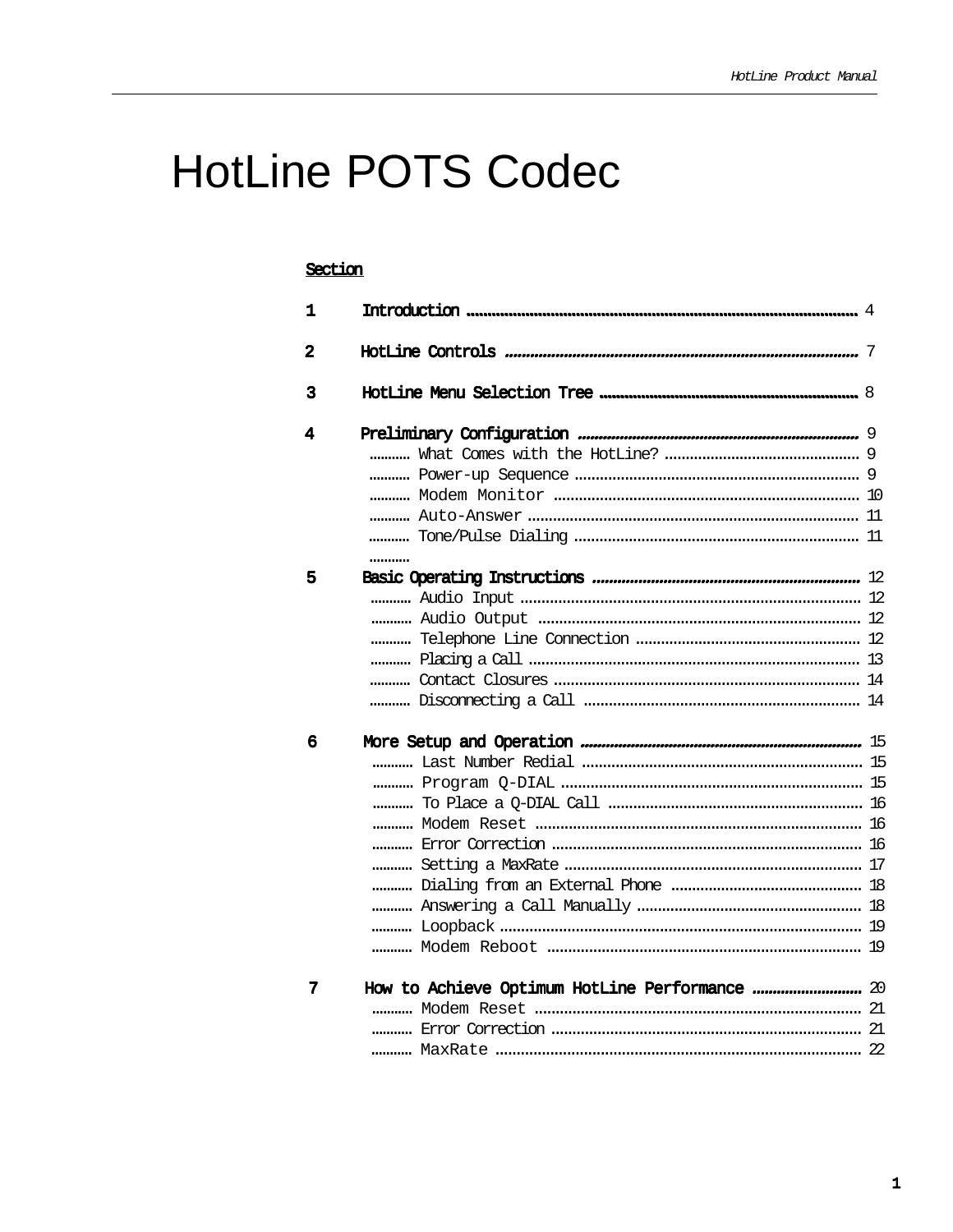### Section

| 8 |                                                | 23 |
|---|------------------------------------------------|----|
|   |                                                |    |
|   |                                                |    |
|   | A Source for International A/C Power Cords  25 |    |
|   | Computer Modems vs. HotLine Modem  26          |    |
|   |                                                |    |
|   |                                                |    |
|   |                                                |    |
| 9 |                                                |    |
|   |                                                |    |
|   |                                                |    |
|   |                                                |    |
|   |                                                |    |

| 10 |  |  |  |  |
|----|--|--|--|--|
|----|--|--|--|--|

Schematics  $11$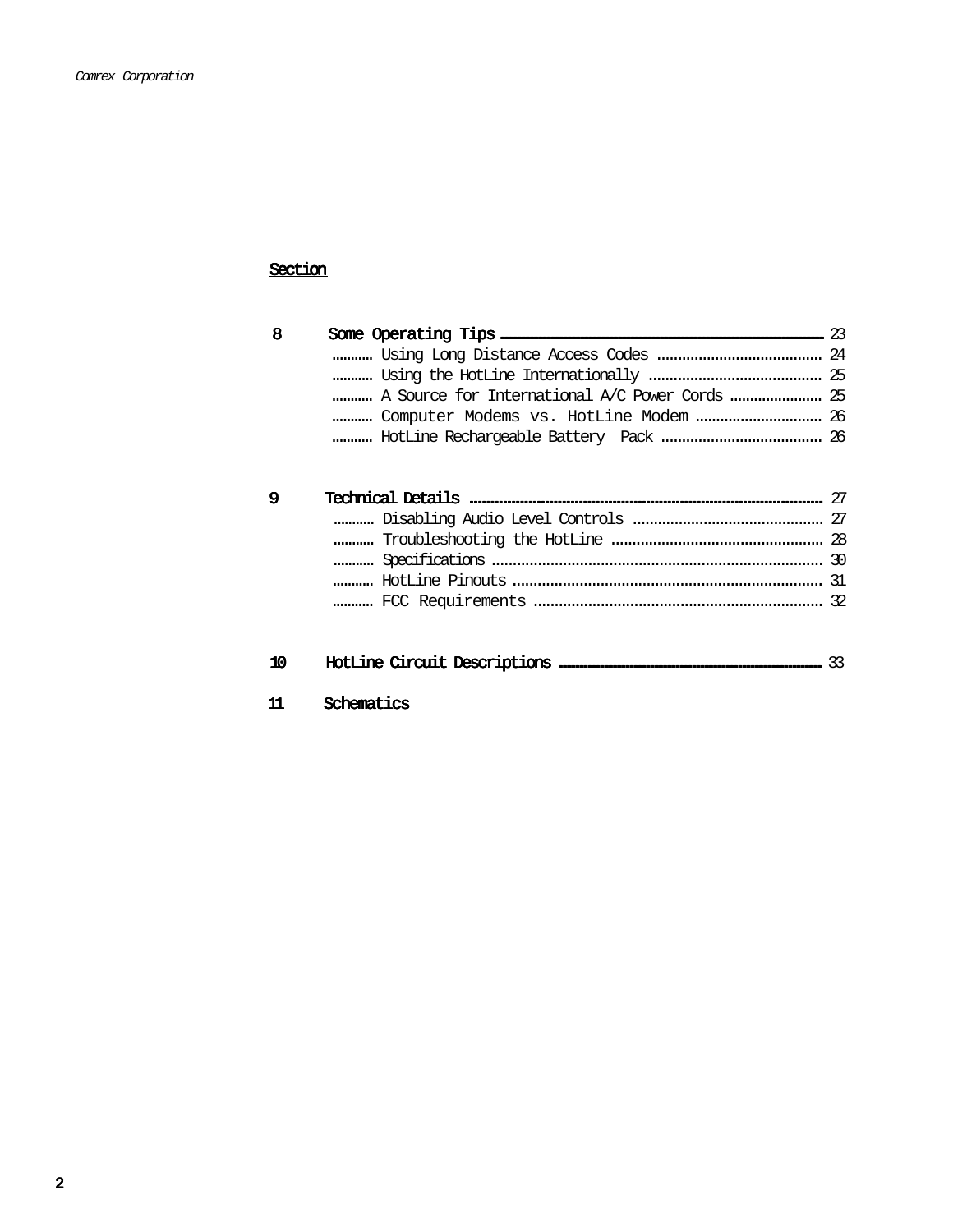#### About Comrex

Comrex has been building reliable, high quality broadcast equipment since 1961. Our products are used daily in every part of the world by networks, stations, and program producers.

Every product we manufacture has been carefully designed to function flawlessly, under the harshest conditions, over many years of use. Each unit we ship has been individually and thoroughly tested. Most items are available off-the-shelf, either directly from Comrex or from our stocking dealers.

Comrex stands behind its products. We promise that if you call us for technical assistance, you will talk directly with someone who knows about the equipment and will do everything possible to help you.

Our toll free number in North America is 800-237-1776. The toll free number from the United Kingdom is 0-800-96-2093. Product information along with Engineering Notes and User Reports are available through our Fax-on-Demand system. Simply dial 978-264-9973 from any TouchTone phone and follow the instructions.

This information can also be found on the World Wide Web at http://www.comrex.com. Our internet E-Mail address is info@comrex.com.

#### Warranty and Disclaimer

All equipment manufactured by Comrex Corporation is warranted by Comrex against defects in material and workmanship for one year from the date of original purchase, as verified by the return of the Warranty Registration Card. During the warranty period, we will repair or, at our option, replace at no charge a product that proves to be defective, provided you obtain return authorization from Comrex and return the product, shipping prepaid, to Comrex Corporation, 65 Nonset Path, Acton, MA 01720 USA. For return authorization, contact Comrex at 800-237-1776 or 978 263-1800 or fax 978 635-0401.

This Warranty does not apply if the product has been damaged by accident or misuse or as the result of service or modification performed by anyone other than Comrex Corporation.

With the exception of the warranties set forth above, Conrex Corporation makes no other warranties, expressed or implied or statutory, including but not limited to warranties of merchantability and fitness for a particular purpose, which are hereby expressly disclaimed. In no event shall Comrex Corporation have any liability for indirect, consequential or punitive damages resulting from the use of this product.

#### Copyright Notice

The Comrex proprietary code and licensed, third party proprietary code residing in and otherwise associated with this product are protected by copyright law and international treaties. Unauthorized reproduction or distribution of this product, or any portion of it, may result in civil and criminal sanctions, and will be prosecuted to the fullest extent of the law.

US Government Restricted Rights - Use, duplication, or disclosure by the US Government is subject to restrictions set forth in subparagraph  $(c)(1)(ii)$  of the Rights in Technical Data and Computer Software clause at DFARS (48 CFR) 252.227-7013 or subparagraphs  $(c)(1)$  and (2) of the Commercial Computer Software - Restricted Rights clause at FAR (48 CFR) 52.227-19, as applicable.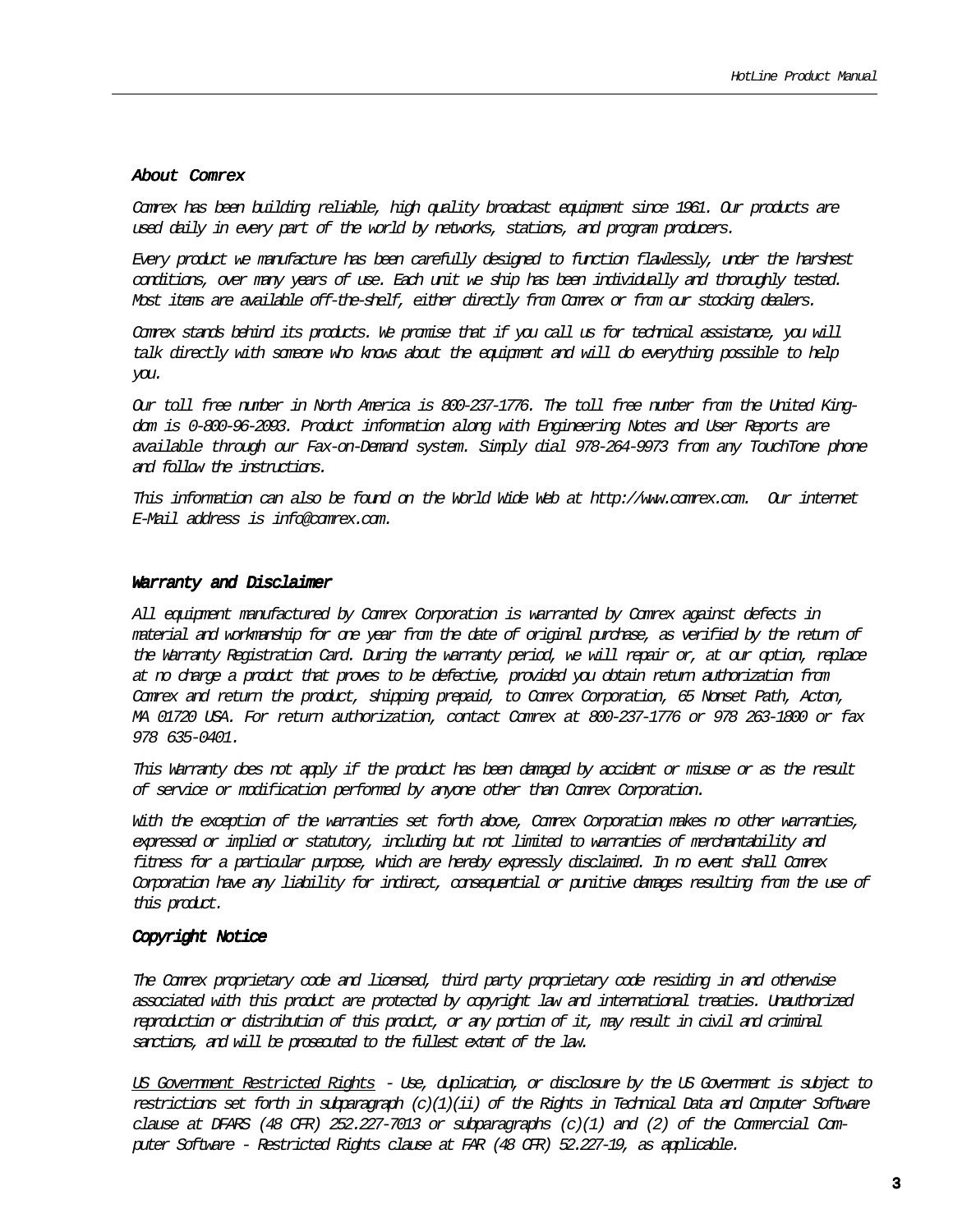### SECTION 1. **INTRODUCTION**

- What is the HotLine? The Comrex HotLine is a Digital Audio Coding device designed for use on analog, dial-up telephone lines. The HotLine integrates a high speed modem and a low bit rate audio coding algorithm, providing wideband audio in full duplex across the digital channel provided by the modems. Generically, this equipment may be referred to as a POTS codec: A digital encoder/decoder that works on  $P$  lain  $O$   $H$  Telephone Service.
- What does it do? Depending on the connect rate, the HotLine will provide up to 10 kHz audio bandwidth. This wide bandwidth is provided in each direction simultaneously, with no "crosstalk" between the incoming and outgoing channels. The modems in the HotLine will negotiate the highest possible connect rate achievable for a particular telephone connection. The HotLine provides high quality audio at connect rates as low as 12 kB/s, allowing it to operate on fairly poor telephone connections.
- Audio Facilities The HotLine's main audio input is through a standard 3-pin XLR connector and is switchable between microphone and line levels, A second tape input is provided on an 1/8" 2-conductor mini jack for a fixed -10 dBu level. Two outputs are available: a professional, balanced line level on a 3-pin XLR connector and a direct 1/4" 3-conductor headphone jack. To further eliminate the need for external mixers at a remote site, the audio output is a user adjustable mix of return audio and local program.

Additional Features In addition to its audio functions, the HotLine provides several features which make it versatile and easy to use. The system provides two indications and contact closures, one indicating correct connection, and the other which can be triggered by the user during program transmission. These can be used to engage automation systems or other remote control functions.

> The HotLine offers the ability to store four Quick Dial numbers of up to 35 digits in length (including a "," for inserting a pause in the dialing string.) These numbers are stored in nonvolatile memory and can be dialed via a single keystroke. Pressing  $Q$ -DIAL  $\theta$  will automatically redial the last number dialed. Also, the HotLine allows the user to dial from its internal memory, its keypad, or from an externally connected telephone. It can be configured to answer an incoming call automatically,  $\alpha$  to require a manual answer. All setup information is saved when the power is turned off. The modem can be factory configured to comply with many international telephone systems.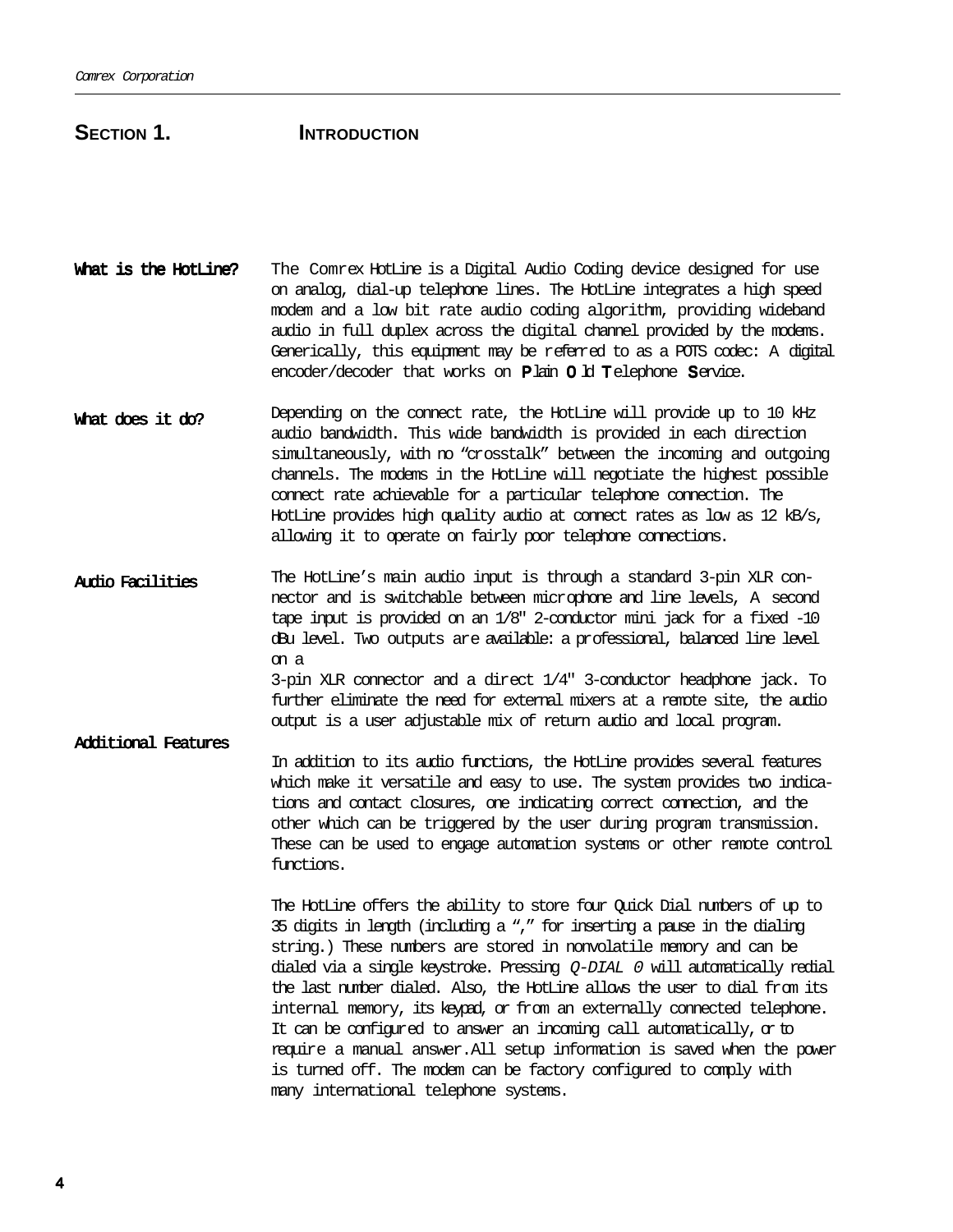#### 1.) The HotLine will not work on cellular telephones. 2.) It will not allow connections to lines without a HotLine. In other words, you need two HotLines – one at each end of the circuit. What the HotLine W ill Not Do

3.) It will not provide connections to ISDN codecs.

4.) The HotLine is not compatible with other brands of POTS codecs. It is compatible with the Comrex Vector POTS Codec

#### To our knowledge, two approaches are common. The first, a high bandwidth derivative of Code Excited Linear Prediction, uses the same technology as digital cellular and satellite phones. In this process, the voice audio is actually synthesized by the decoder, based on information about the audio sent from the encoder. This process allows very high data reduction, but is based solely on voice models for audio reproduction. This means that non-voice audio (such as music, street roar, sports sounds, etc.) may tend to sound a little strange. About the HotLine Algorithm

The other common approach is to build on the success of coding methods used for higher bandwidth applications, such as ISDN and audio archiving. These algorithms, like the ones in the MPEG family, are based on modeling which shows what the human ear can perceive and what it cannot. The usual approach is to modify an existing MPEG algorithm with a lower sampling rate and some psychoacoustic model manipulation. The disadvantages here are that the manipulation often proves lacking in audio quality, and that very high delays in audio coding are experienced (1/2 second or more!)

The approach taken in the Hotline is similar to the second approach above, with the exception that our algorithm was built "from the ground up" to maximize quality at these lower data rates. Also, it has the benefit of a very short frame length, resulting in a delay which is a fraction of other approaches. Since it is not based on voice models, it will not sound especially strange on music (although any coder has a harder time with music than voice.)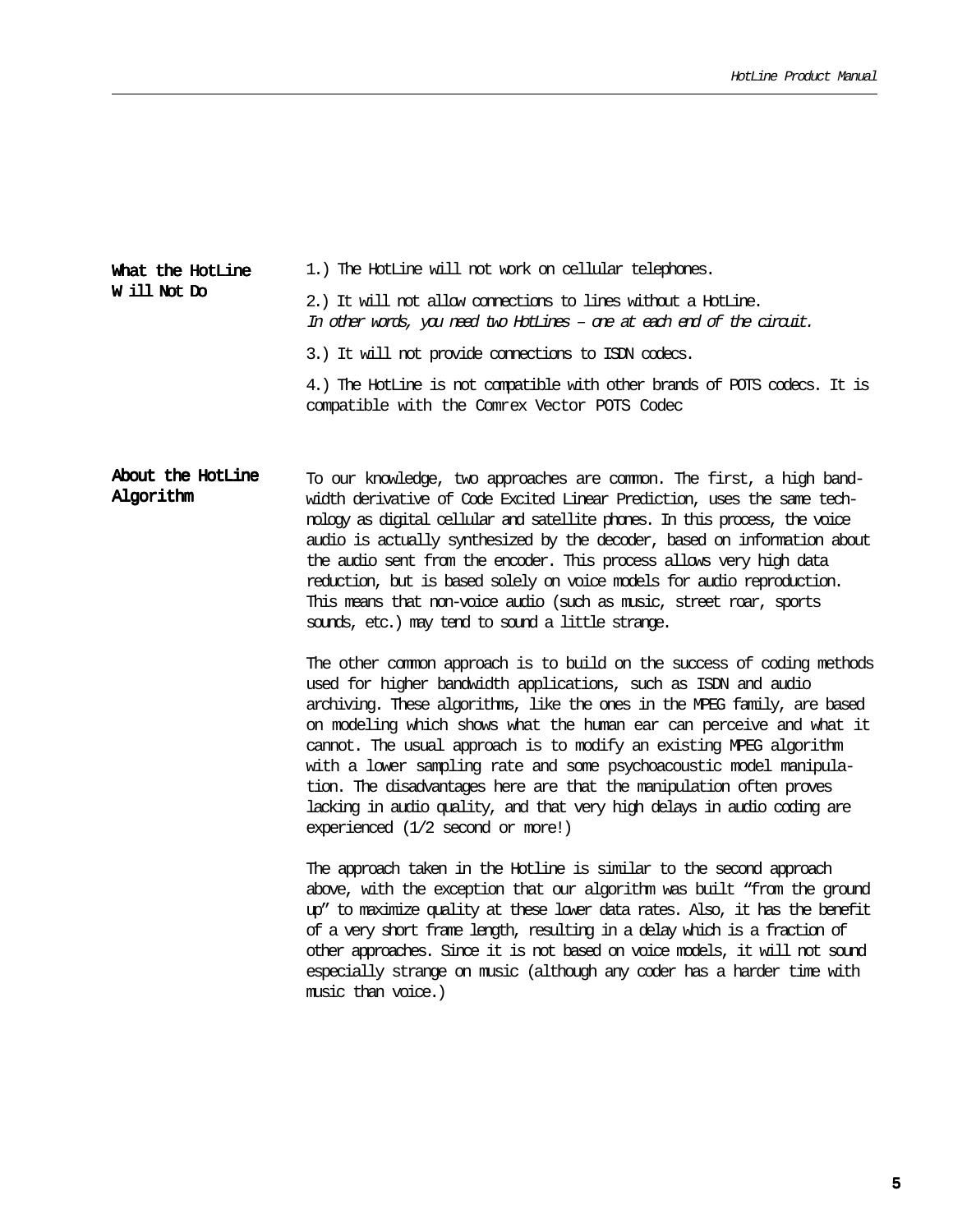#### Because a POTS codec performance depends on the quality of the actual telephone circuit that is dialed, Comrex has provided several features to help ensure that a solid modem connection is made, with a minimum of errors. First, if errors are detected on a call, the HotLine can be made to renegotiate to the next lowest connection data rate while a call is in progress. This will allow a "guard band" by connecting the modem at less than its optimum rate, thereby enhancing reliability. The user also has the ability to set a maximum connect rate for the modems before a call is placed. This is a useful feature for regularly placed calls. Finally, the user can enable "forward error correction" in the HotLine encoder, which is useful in eliminating the short, occasional errors that can be found, particularly on long distance circuits. Rate negotiation and error correction

- A substantial portion of the functions and features of the HotLine are software driven which will allow upgrades to these units by a simple exchange of EPROMs. We will keep our customers apprised of software updates and make these available at no charge. Upgrades
- US Government Restricted Rights. Use, duplication, or disclosure by the US Government is subject to restrictions set forth in subparagraph  $(c)(1)(ii)$  of the Rights in Technical Data and Computer Software clause at DFARS (48 CFR)  $252.227-7013$  or subparagraphs  $(c)(1)$  and  $(2)$  of the Commercial Computer Software - Restricted Rights clause at FAR (48 CFR) 52.227-19, as applicable. Copyright Notice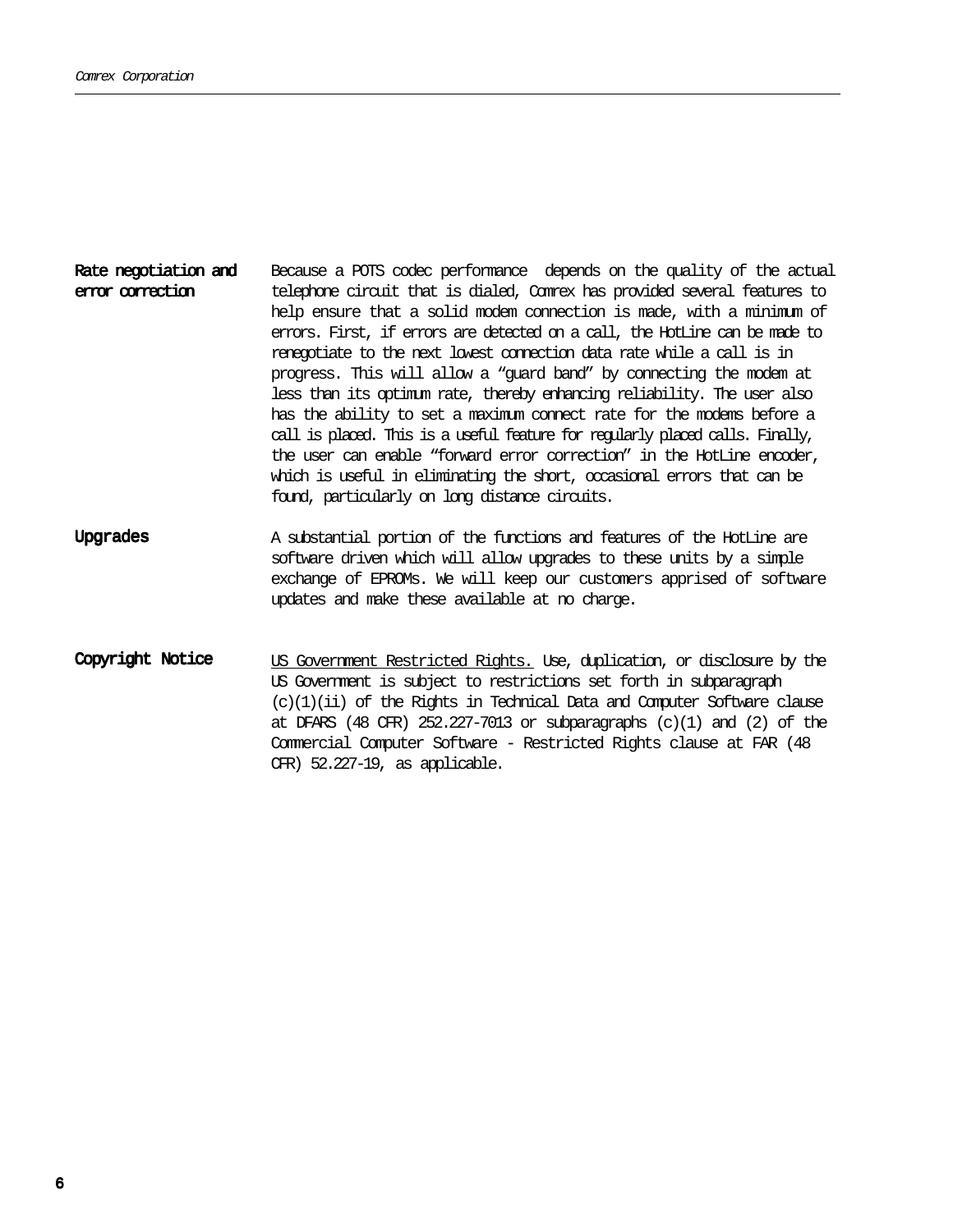### SECTION 2. **HOTLINE CONTROLS**

- 1. LCD Display shows status information and menu choices.
- 2. MIC/LINE Switch selects microphone or line input  $len.$
- 3 **Tape In**  $-1/8$ " mini jack tape input.
- 4 **Mic/Line In**  $-$  3-pin female XLR balanced input.
- 5 Line Out  $-$  3-pin male XLR balanced output.
- 6. Headphone  $1/4$ " phone jack tip/ring/sleeve
- 7. Local Level adjust for local program audio output.
- 8. Return Level adjust for codec return audio output.
- 8. **Input** Level adjust for audio input. (XLR only)
- 10. Keypad  $-$  for dialing and function selections.
- 11. **Peak LED** internal limiter is activating on peak audio. Should flash occasionally on program audio at the correct input level.
- 12. **Ready LED** signals that decoder has locked on an incoming HotLine digital audio stream.
- 13. Carrier Detect and Ring Indicate LED  $-$  flashes when "ring" is detected on incoming call and goes steady when modems have achieved handshake.
- 14. **ENTER** function key to advance into menu and accept dialing numbers. When call is connected, used to intiate momentary contact closure at far end.
- 15. CANCEL function key to back up through menu and as a backspace when entering dialing numbers.
- 16.  $Q-DIAL$  function key to dial pre-programmed numbers; to redial last number; also to force the modem to reset at a lower connect rate while on line.
- 17. HANG UP function key to disconnect a call.
- 18. Tel Line  $-6$ -pin RJ11C modular jack for connecting phone line.
- 19. Tel Set  $-6$ -pin RJ11C modular jack for connecting external telephone set (optional.)
- 20. Diagnostic Port  $-9$ -pin "D" connector

(Used for factory testing.)

- 21. "Ready"  $-1/8$ " mini jack providing dry contact closure when modem ready light illuminates.
- 22. "Enter"  $-1/8$ " mini jack provides dry contact closure when ENTER key is pressed at far end.
- 23. Power Input  $2.1$  mm i.d. /  $5.5$  mm o.d. barrel type connector for power module.
- 24. Power  $On/Off$  Rocker switch for  $a/c$  power.





Keypad Enlargement

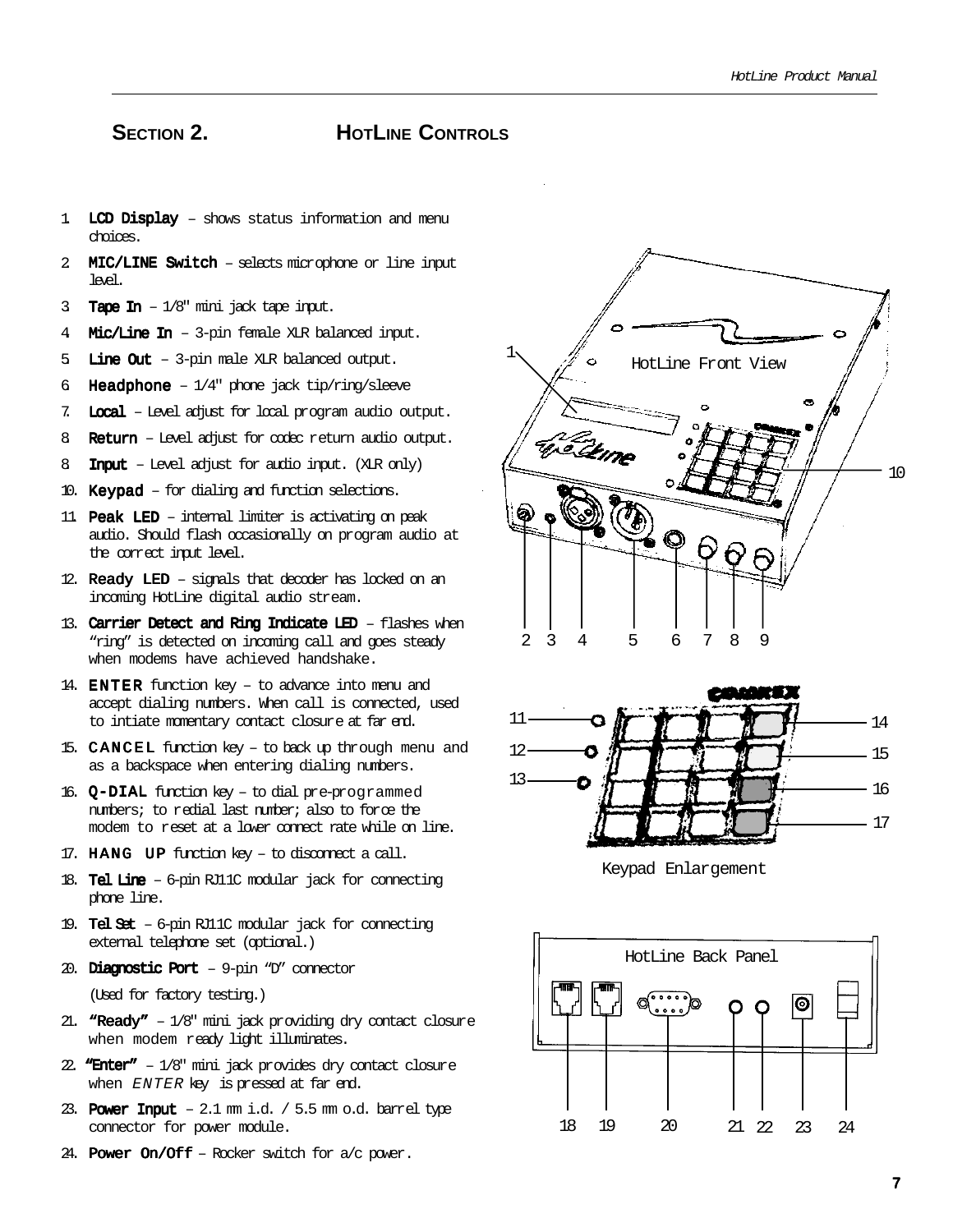| <b>SECTION 3.</b> |                                         | <b>HOTLINE MENU SELECTION TREE</b>     |                                           |                                          |
|-------------------|-----------------------------------------|----------------------------------------|-------------------------------------------|------------------------------------------|
| 1) Dial           | 1)Keypad<br>2)External Phone            | Dial w/Ext Phone and Press Enter       | Enter # to Dial: (Press HangUp to cancel) |                                          |
| 2)Answer          | Answering                               | (Press HangUp to cancel)               |                                           |                                          |
| 3)Config          | 1)Store Q-Dial#                         | Select Q-DIAL #<br>to Program $(1-4)$  | Enter # to Store:                         | (Press HangUp to exit)                   |
|                   | 2) MaxRate***                           | 1)None<br>2)31200<br>3)28800<br>4)More | 1)26400<br>2)24000<br>3)21600<br>4)More   | 1)19200<br>2)16800<br>3)14400<br>4)12000 |
|                   | 3)More                                  | 1)Modem Monitor***1)Monitor On         | 2) Monitor Off                            |                                          |
|                   |                                         | 2)ErrCorr***                           | 1) Error Corr On<br>2) Error Corr Off     |                                          |
|                   |                                         | 3)More                                 | 1)Auto Answer***                          | 1)On<br>$2)$ Off<br>3)6Rings             |
|                   |                                         |                                        | 2)Tone/Pulse                              | 1)Tone Dialing<br>2)Pulse Dialing        |
| 4)Lpbk            | 1)33600<br>2)28000<br>3)24000<br>4)More | 1)19200<br>$\overline{2)14400}$        |                                           |                                          |

### **\*\*\* These selections are displayed in the Main Status display.**

For example, the following display indicates that Auto Answer is enabled on the 6th ring; the Modem Monitor is on; Error Correction is enabled; and the modem is set for a maximum connect rate of 24 kB/s.

|                | AA6 MM EC Max240 |  |
|----------------|------------------|--|
| Enter for Menu |                  |  |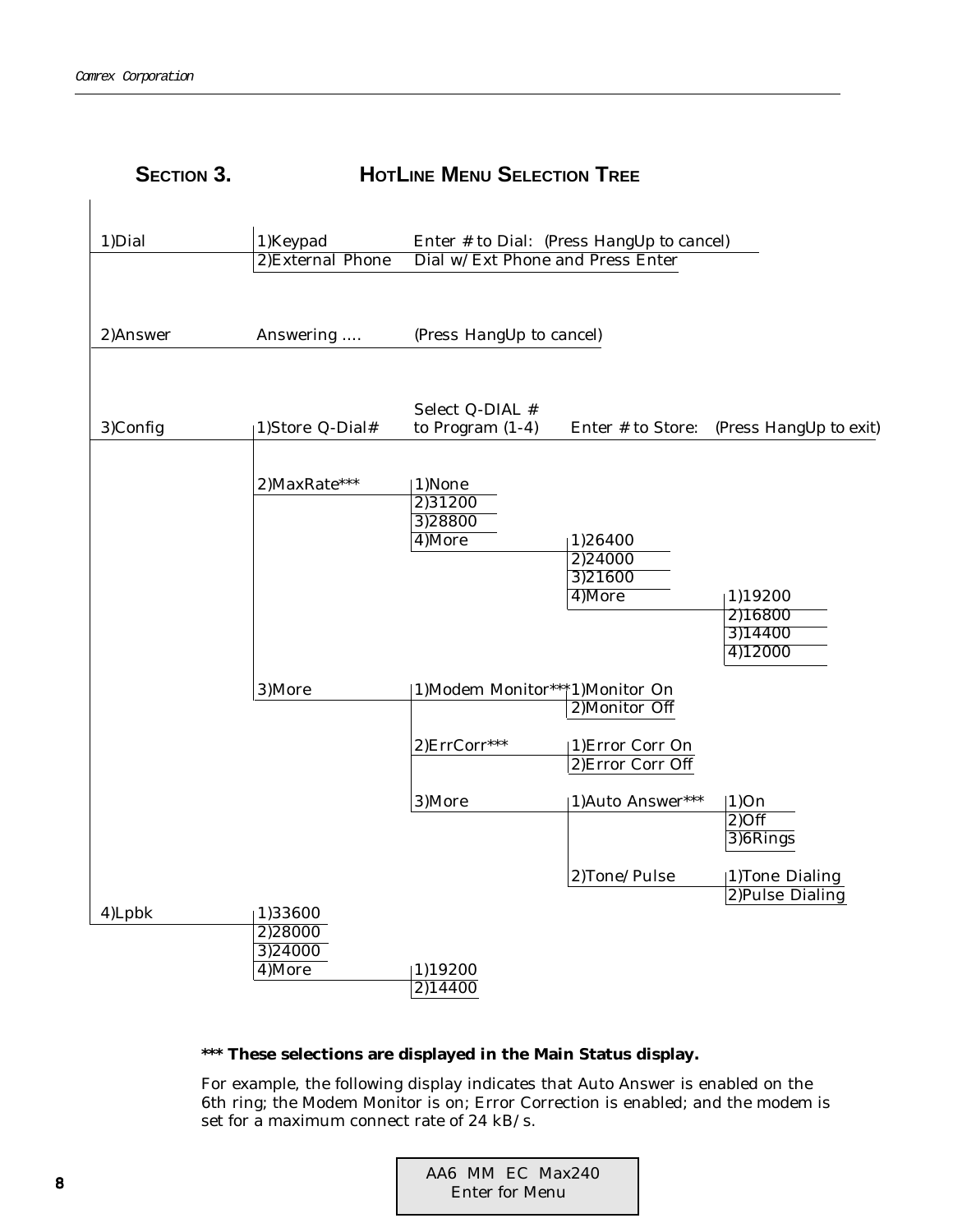# **SECTION 4. PRELIMINARY CONFIGURATION**

| HotLine? | What Comes with the The following items are shipped with a new HotLine: |
|----------|-------------------------------------------------------------------------|
|          | (1) Comrex HotLine POTS codec                                           |
|          | (1) $A/C$ power module with $A/C$ cord                                  |
|          | (1) RJ1C modular telephone cord                                         |
|          | (1) Adhesive-mount strain relief                                        |
|          | (1) Operating manual                                                    |
|          | (1) Warranty Card (Please fill out and return)                          |

Power-up Sequence First, unpack the HotLine and verify that you have all the items listed above. If you wish to use the enclosed strain relief for the power module, we suggest that you do this by removing the adhesive backing and mounting it on the back lower corner of the left side panel. You will now need to connect the HotLine power supply to an A/C source\*. Set the power switch on the rear panel to the Power On position. During power up, you will see the following three LCD screens in fairly rapid succession.

> \* For HotLines with s/n less than 220, connect to 110VAC/60Hz only. HotLine with s/n 220 and above have power supplies that will work at any voltage in the range of 110-240VAC/50-60Hz.

Self Test Please W ait

No. Amer.Version Please W ait

or another country, depending on configuration.

Comrex HotLine Enter for Menu

Then the Main Status Display will appear and the top line of the LCD screen will display a series of options which have been selected for HotLine operation:

A A means that the auto answer function is enabled.

M M means that the modem monitor is enabled.

EC means that error correction has been enabled on the HotLine encoder. Max xxx (where xxx is a number) means that the HotLine has been configured to connect at no rate higher than the stated number.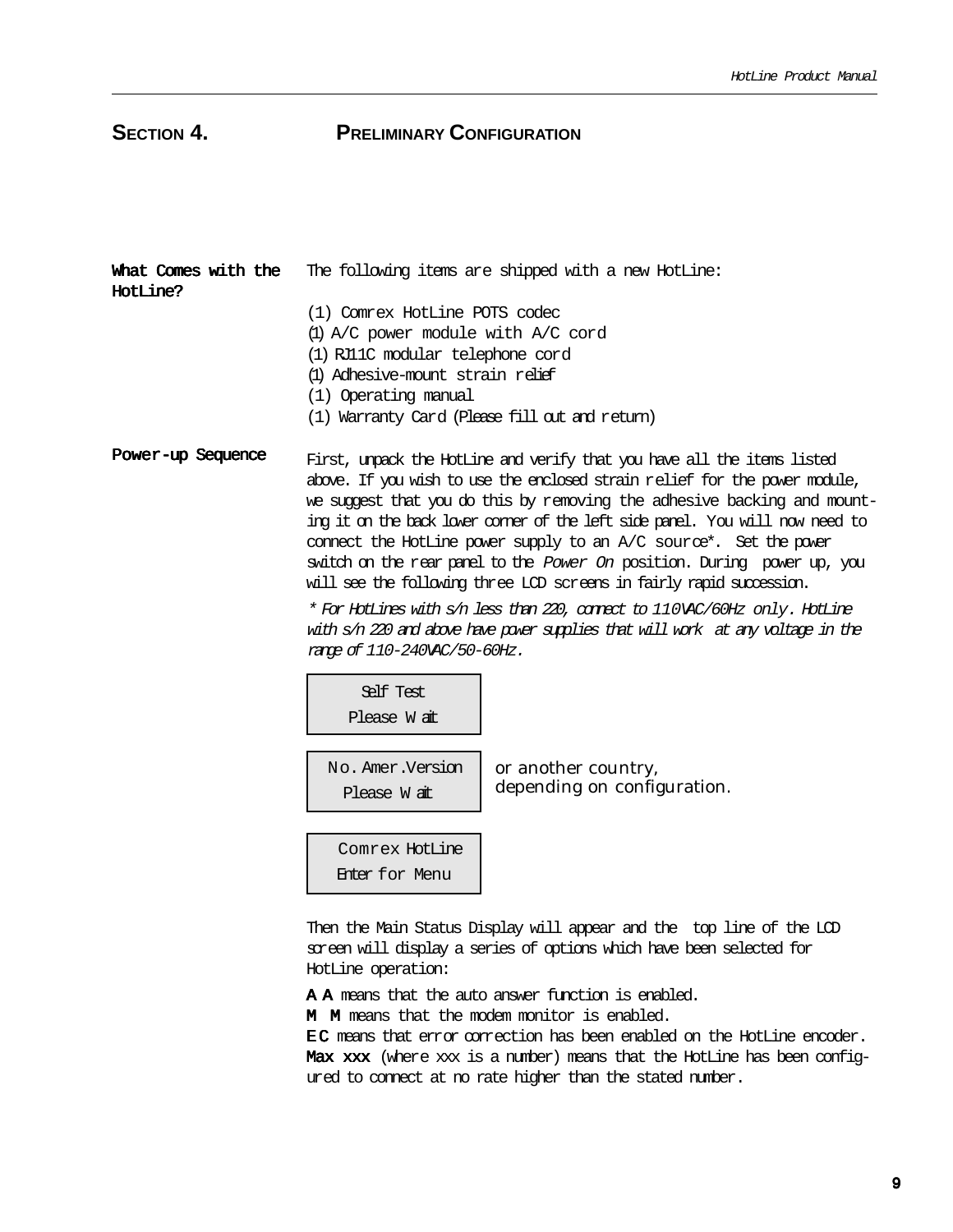If any of the above indications do not appear, it means that a particular function is disabled. A typical main status display may appear as follows:

 AA MM **Enterfor Menu Main status display** 

As shipped from the factory, the HotLine is set up in the following configuration: Modem Monitor ON; Auto Answer ON; Tone Dialing; Error Correction OFF; Max Rate NONE. Procedures for changing or resetting these parameters are detailed below.

To enable the modem monitor, Press the  $ENTER$  key to access the main menu. Press <sup>3</sup> on the keypad to access the configuration menu. Press <sup>3</sup> again on the keypad for more configuration options. Then press <sup>1</sup> for the Modem Monitor. Now you will select whether you prefer to hear the modem dial and negotiate when a connection is made. If you turn the modem monitor on, all the "modem chat" (dial tone, touch tones and pulses, ringing and modem negotiation tones) will be heard through the same audio output you will use to monitor your wideband audio. This can be valuable to those who are concerned about whether a call will be completed correctly. If you turn modem monitor off, the first sounds you hear through the output will be the wideband audio, and the modems will dial and negotiate silently. There is no internal speaker to monitor dialing in the HotLine. Modem Monitor

| AA MM<br><b>Enterfor Menu</b>              | Main status display             |
|--------------------------------------------|---------------------------------|
| 1) Dial 2) Answer<br>$3)$ Config $4)$ Lpbk | Main menu                       |
| 1) Store 0-DIAL #<br>2) MaxRate 3) More    | 1st configuration menu          |
| 1) Modem Monitor<br>2) ErrCorr 3) More     | 1) Monitor On<br>2) Monitor Off |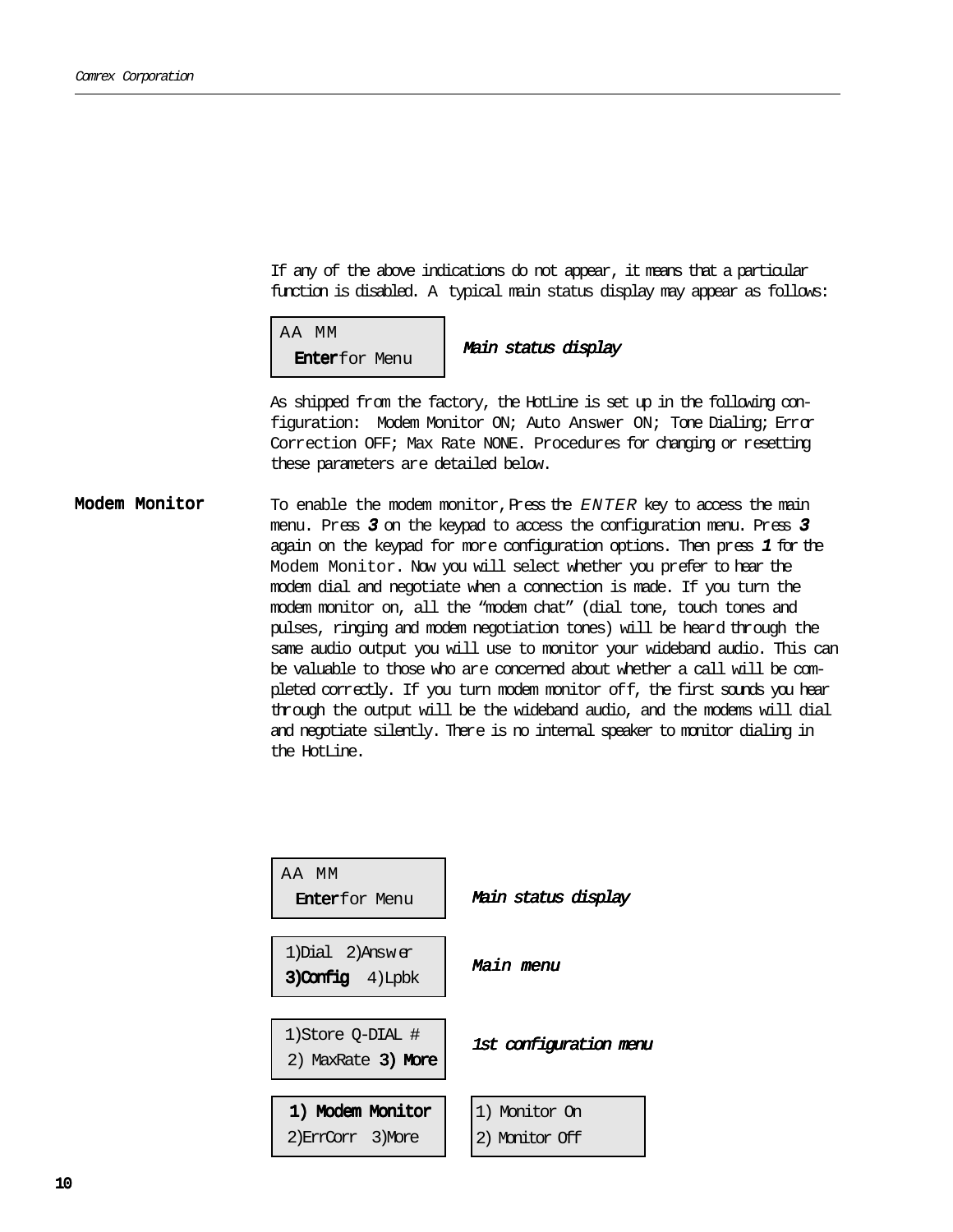Auto-Answer To choose how you want the HotLine to answer incoming calls, press ENTER from the Main status display,  $pr$  as  $3$  for config and then  $3$  for more options and  $3$  for yet more options. Then press  $1$  to select how you would like the HotLine to answer calls. You will notice the following choices available: 1) on, 2) of  $f$ , and 3) 6 rings. Simply select whether you wish for the HotLine to answer a call automatically, on the first ring  $1$ , on the sixth ring  $3$ , or not at all  $2$ .

| AA MM<br><b>Enterfor Menu</b>                 | Main status display                     |
|-----------------------------------------------|-----------------------------------------|
| 1) Dial 2) Answer<br>3) Config 4) Lpbk        | Main menu                               |
| 1) Store O-DIAL #<br>2) MaxRate <b>3)More</b> | 1st configuration menu                  |
| 1) Modem Monitor<br>2) Enricher 3) More       | 2nd configuration menu                  |
| 1) Auto Answer<br>2) Tone/Pulse               | Auto Ans 1) On<br>$2)$ Off $3)$ 6 Rings |

Tone/Pulse Dialing The HotLine may be set up for either Tone Dialing or Pulse Dialing. Follow the above menu selection sequence to choose the Tone/Pulse option and then select either Tone Dialing 1 or Pulse Dialing 2, depending on the requirements of your telephone line.

(The HotLine is factory configured for Tone Dialing operation.)



1) Tone Dialing 2) Pulse Dialing

Press CANCEL four times, until you return to the Main Status Menu. You have now completed the preliminary setup and areready to make your connections to the HotLine.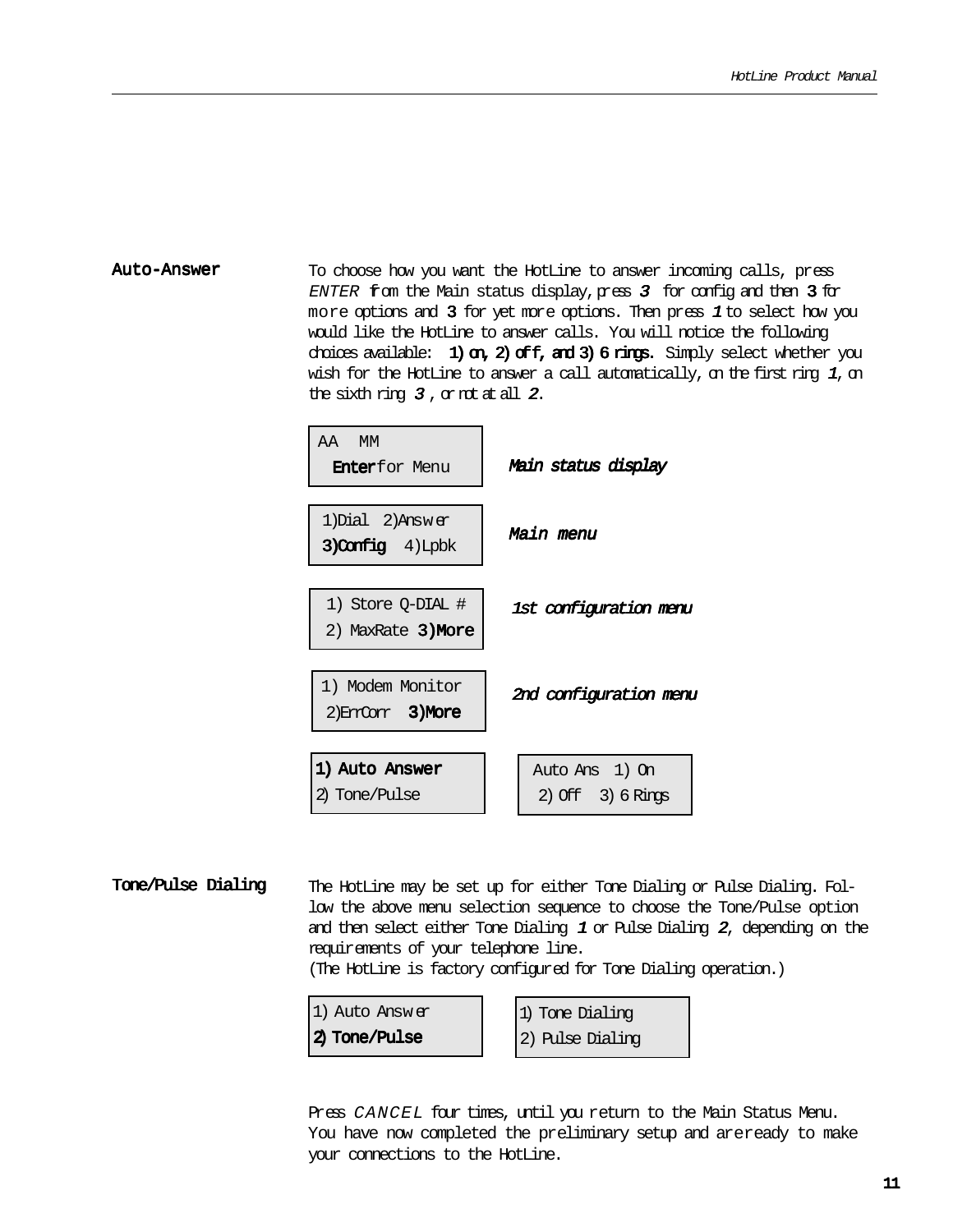| be a mic or line level. If you are feeding directly from a microphone or a  |
|-----------------------------------------------------------------------------|
|                                                                             |
| mixer which states it has a microphone level output, set the audio input    |
| switch to "mic" setting. Most other sources will require this switch be set |
| to "line." Connect your audio source to the audio input XIR connector,      |
|                                                                             |
|                                                                             |

Now you will feed in audio at a typical level and adjust the front panel control labeled "input" until the HotLine indicator labeled "peak" flashes occasionally on program peaks. This means that the internal limiter is activating on your highest level audio peaks and will protect your audio from clipping should the level rise suddenly. If you can't get the light to flash at all, check your connections and that you are feeding a line level signal (if you have the mic/line switch set to line.) If your audio input level control is nearly at minimum, you may need to try the "line" setting or cut the input level to the HotLine.

Audio Output Connect your audio output to the HotLine, using either the XLR connector (again, referencing the pinout description on page 31) or a stereo headphone, or both. While feeding your typical audio level to the input, adjust the "local" control until a comfortable level is achieved. This will also serve to make certain that your audio connections and levels are correct. Any noise or distortion that is present during an audio check at this point is most likely due to a source external to the HotLine and should be rectified before your broadcast.

> If you do not wish to add local audio to the HotLine output during actual use, simply turn the "local" control all the way down. We will set the "return audio" level when a connection has been established.

Telephone Line Connection The HotLine connects to your telephone line just like any modem or fax machine, via an RJ-11 connector. The HotLine works best when connected directly to a telephone company line, rather than behind an inhouse phone system. If you must connect behind your in-house system, be aware that if it does work, you may experience a degradation in connect rate, and likewise in audio bandwidth. You may also find that you need to dial from an external telephone, since the dial tones and signalling are often different on in-house phone systems.

> Connect the telephone line to the jack on the rear panel labeled "telephone line." If you desire, connect a telephone set to the jack labeled "telephone set" on the rear panel. This will facilitate an audio ringing signal, as well as allow dialing and communications should your inhouse system confuse the built-in dialer.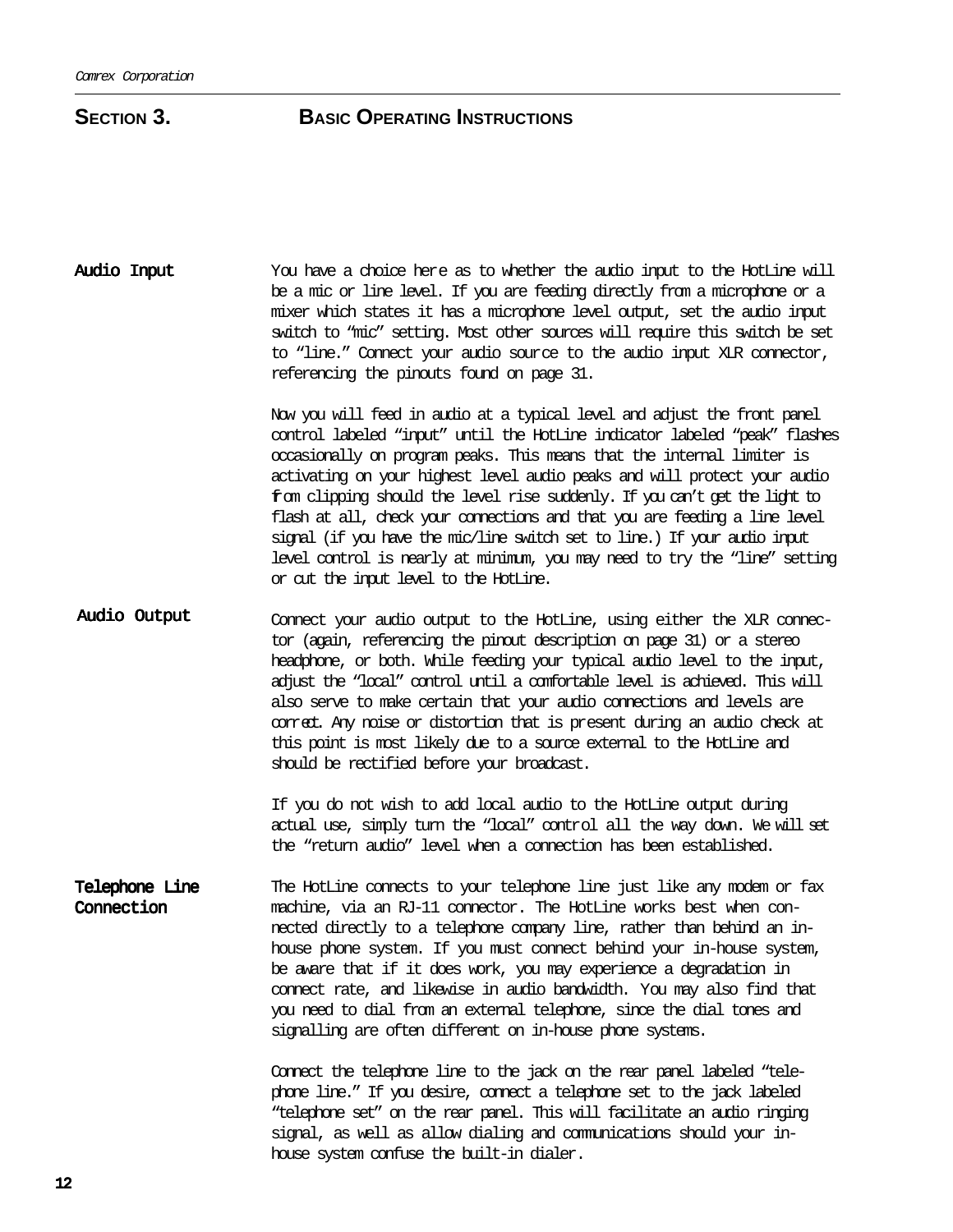#### Placing a Call There are a number of other functions and features to learn about the HotLine which are discussed later in this manual. You are now ready, however, to place a call. If you have only one HotLine, contact us at Comrex, (978) 263-1800, and we will provide you with a test number.

Since this is the quick-setup section, we will assume you are dialing manually, using the built-in dialer. Press the "enter" key to access the main menu. Press <sup>1</sup> to dial. Then press <sup>1</sup> to dial from the built-in keypad.



Key in the phone number you wish to dial. If you make a mistake, press the CANCEL key to backspace. If you want to exit from dialing, press the HANGUP key to return to the Main Menu. You may enter up to 35 digits in a dialing string. A 2-second pause may be entered anywhere in the dialing sequence by pressing the  $Q-DIAL$  key. This will insert a comma (",") to indicate the position of the pause. This pause may be needed to dial through certain PABXs or to place credit card calls. Also you may wish to enter other characters, such as "\*70", which is typically used at the beginning of a number to disable call waiting.

Note: For complex dialing situations (especially when an operator may be involved) the HotLine may also be dialed from an external phone. See page 18.

To dial the call, press the ENTER key when you have finished entering the number. Note that the phone line doesn't go "off hook" until the ENTER key is pressed (much like a fax machine.) The far end unit will either auto answer, or will need to be answered manually, depending on its configuration. Once the far end has answered, the HotLines will negotiate and a "connect" message will be displayed on both units, including the rate at which the connection was accomplished. Within a second or two, the "ready" light on each HotLine should turn on. At this point, you will have wideband audio (response dependent on connect rate) in both directions.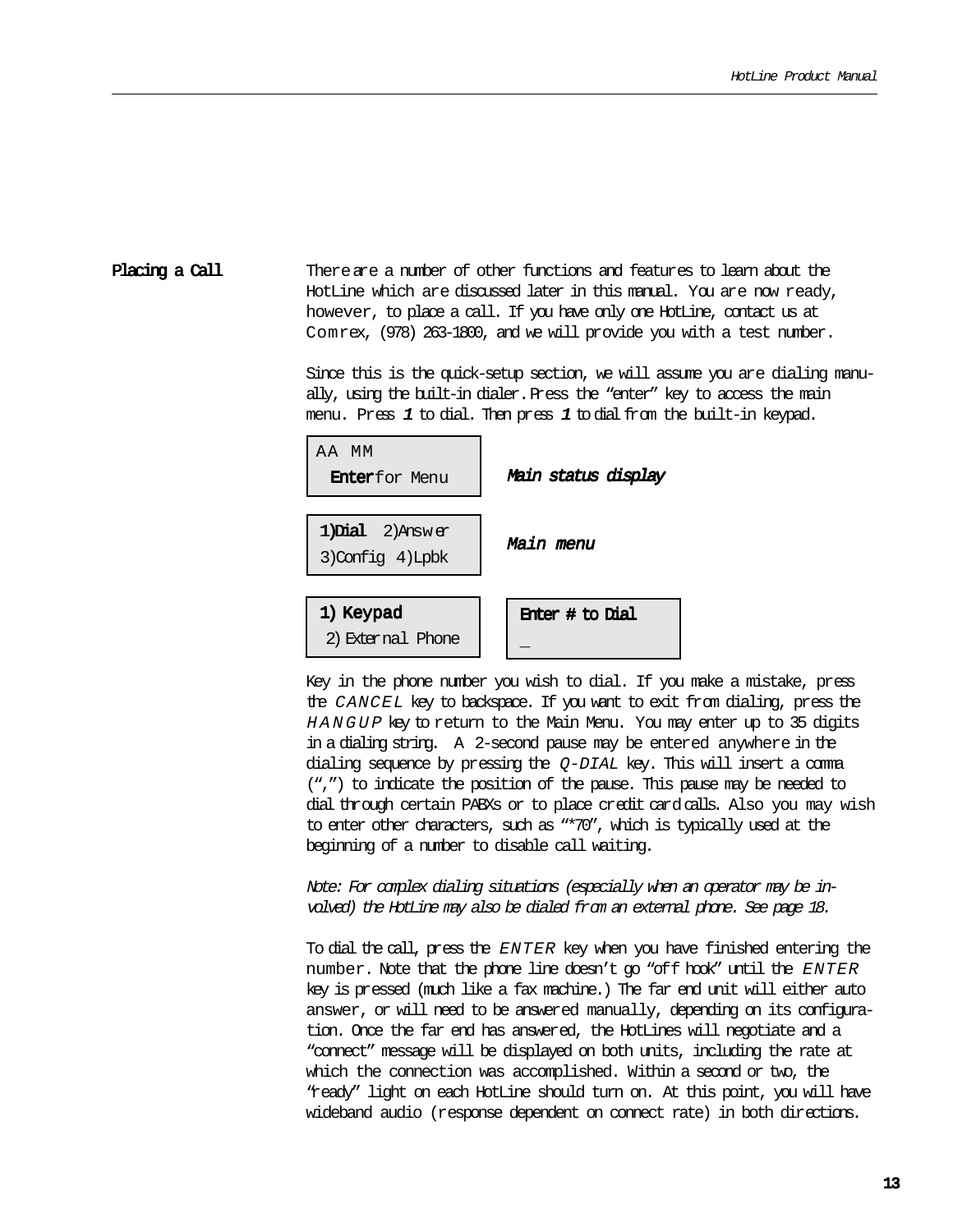You can now adjust the "return" audio to an appropriate level. Ask the remote end to send typical program audio at the correct level and adjust the return output to suit.

Contact Closures The contact closure labeled "ready," available through the 1/8" mini jack on the rear panel of the HotLine will be closed for the duration of the call.

> If you wish to provide an indication to the other HotLine user at any time during the audio transfer or activate a device remotely through the far end HotLine, simply press the ENTER key. While this key is pressed, two things will occur:

1) An asterisk (\*) will appear on the top line of the display on the remote end. 2) A contact closure will be made across the "Enter" terminal on the remote end (silently.) This is a momentary "dry closure" available through the 1/8" mini jack on the rear panel of the HotLine, marked "enter."

This will have no effect on audio quality.

Disconnecting a Call When you wish to disconnect your call, simply press the HANGUP key. After several seconds, the call will be cleared and your main status display will return. If the other end disconnects, your unit will disconnect and revert to the main status display as well. Note that it takes about 5 seconds between the time you terminate the call and the time the HotLine releases the line for the next call. Also, after the HANGUP key is pressed, the far end HotLine will briefly show Renegotiating on its LCD screen before hanging up the call. This will not inhibit the HotLine from terminating the call as requested, nor will it delay the disconnect process.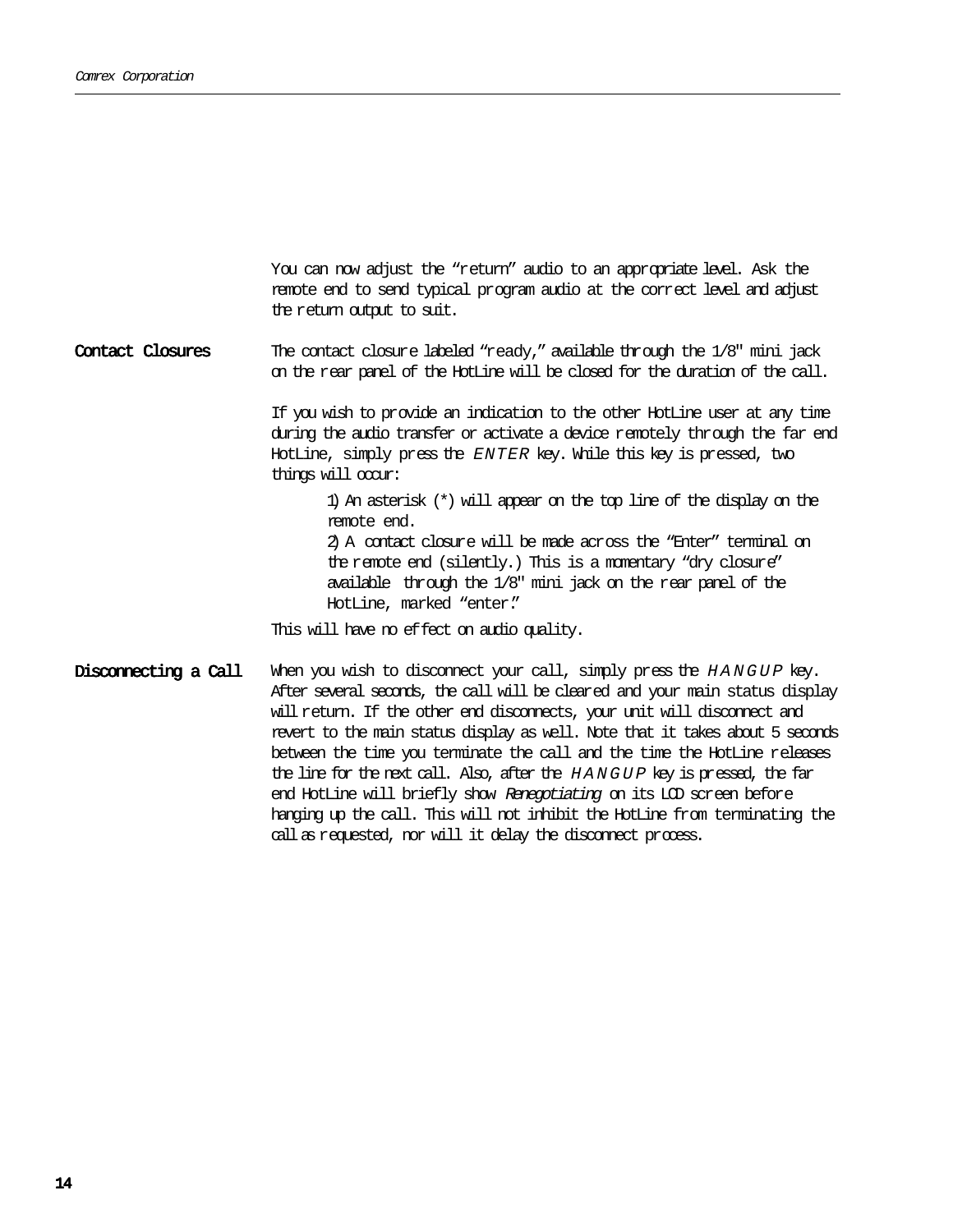Last Number Redial Redialing the last number is easy – simply press the  $Q$ -DIAL key from the Main status display and press 0 on the keypad. The last number you dialed from the HotLine will be dialed again. This number will not remain in memory after the HotLine is powered down.

| AA MM |                       |  |
|-------|-----------------------|--|
|       | <b>Enter</b> for Menu |  |

Main status display - Press the Q-DIAL key at this display

 $Q$ -DIAL  $\#$   $(1-4)$  or ("0")for redial

Program Q-DIAL Using the four stored Q-DIAL options require that you first program them into memory. Q-DIAL numbers will remain in memory even when the power is turned off.

> Press the ENTER key from the Main status display and press <sup>3</sup> for config. Select  $1$  to store a Q-DIAL # and then enter the Q-DIAL position (1-4) that you wish to program



Key in the number you wish to save, along with any country, area, or other codes you wish (up to 35 digits.) To insert a 2 second pause (shown on the LCD screen as a comma ",") press the  $Q-DIAL$  key. Use the CANCEL key to back over any mistakes. Press the ENTER key when the number is correct to store the number. The HANGUP key aborts this process and returns you to the first configuration menu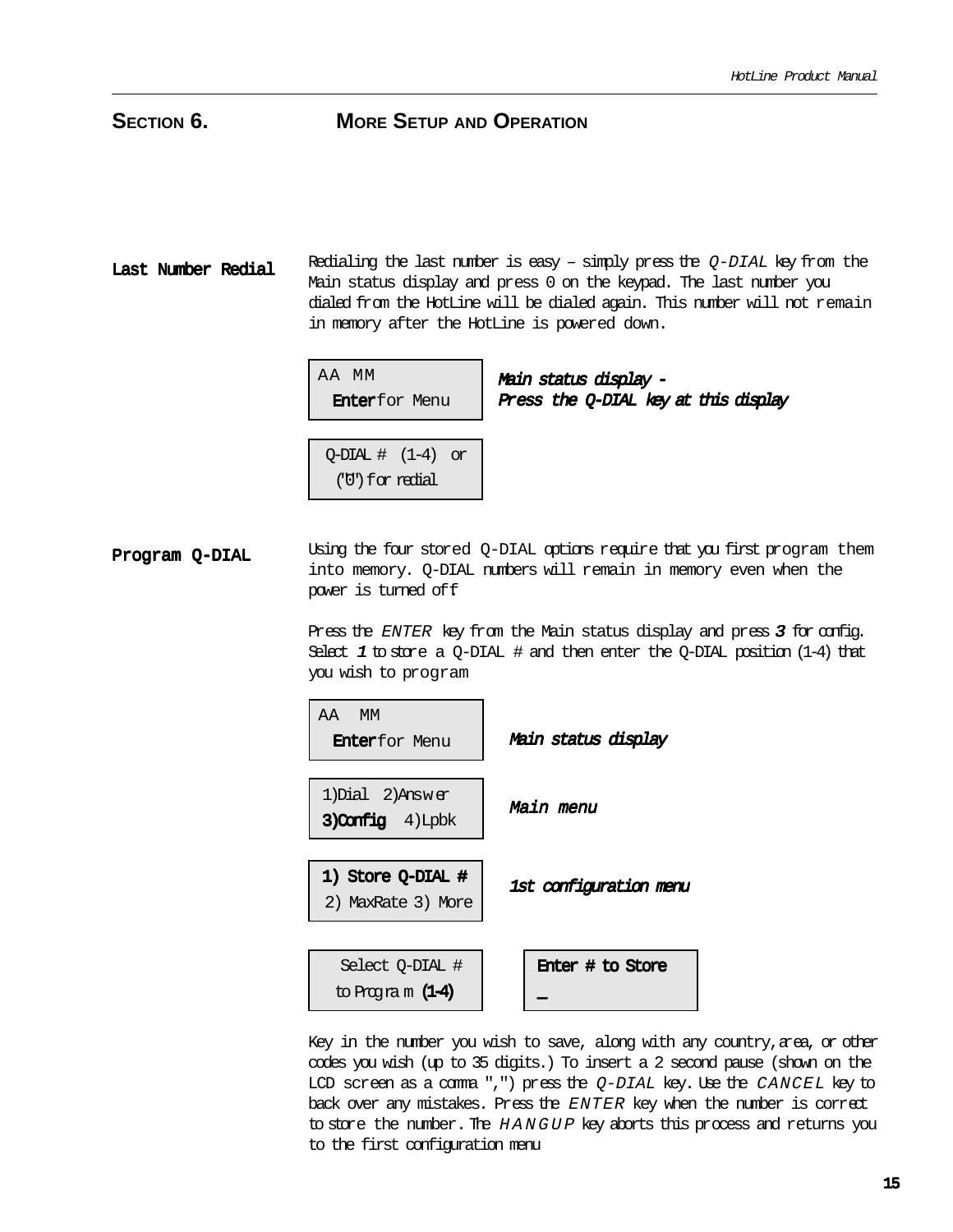#### To Place a Q-DIAL Call

From the Main status display, press the  $Q$ -DIAL key and select the  $Q$ -DIAL number (1-4) that you wish to dial.

| AA<br>МM                |  |
|-------------------------|--|
| <b>Enter</b> for Menu   |  |
|                         |  |
| $\alpha$ ial # (1-4) or |  |
| ''M'for Redial          |  |

Press the Q-DIAL function key om this menu.

elect the O-DIAL  $# (1-4)$ 

The number will appear in the display and the HotLine will dial it. Disconnect the calls in the usual way, using the HANGUP key.

Modem Reset This function forces the modem to renegotiate and to reconnect at least one step down from the previous connection rate. For a discussion of the uses of Modem Reset, see page 21. Toreset the modem, press the Q-DIAL function key while your call is connected. The audio will mute for several seconds during the modem renegotiation phase and the LCD will then show the new transmission rate.

Error Correction Error correction must be set before a call is placed. It is not possible to enable or disable error correction while a call is in progress. When configured for error correction, the letters EC will appear on the top line of the LCD display in the Main status menu. Once set for EC, the HotLine will remain that way until the setting is changed - even if powered off. For a further discussion of Error Correction, see page 21. To control EC, press  $ENTER$  from the Main Status Display. Press 3 for Config, press 3 for more and then 2 to select whether EC is on or off.

| AA MM<br><b>Enter</b> for Menu               | Main status display                   |
|----------------------------------------------|---------------------------------------|
| 1) Dial $2)$ Answer<br>$3)$ Config $4)$ Lpbk | Main menu                             |
| 1) Store O-DIAL #<br>2) MaxRate 3) More      | 1st configuration menu                |
| 1) Modem Monitor<br>2) Erndorn 3) More       | 1) Error Corr On<br>2) Einer Canr Off |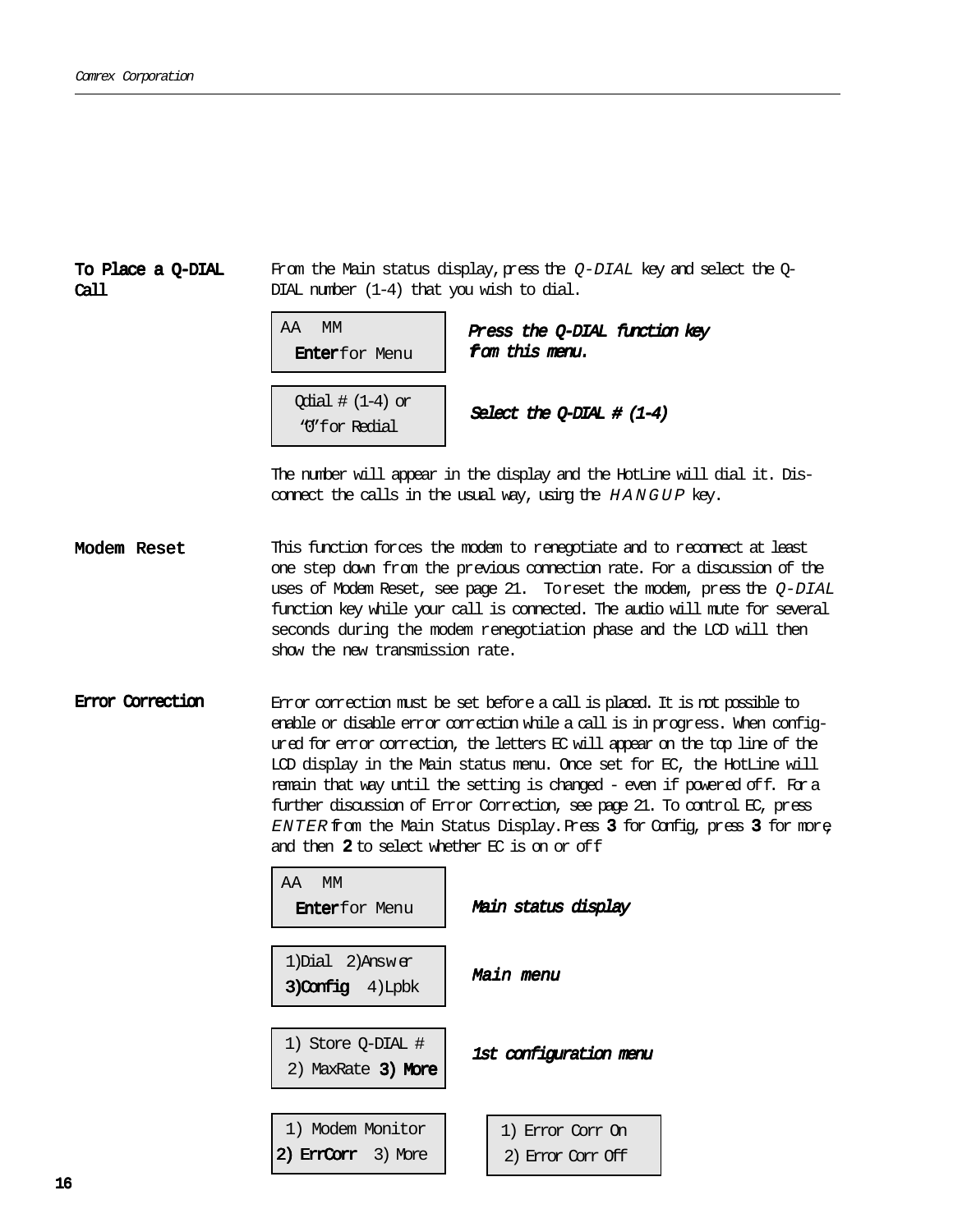#### Setting a MaxRate The MaxRate option allows you to specify the maximum modem negotiation rate, allowing the modems to work at less than the highest possible connection speed. For a further discussion of the uses of Setting a Max Rate, see page 22.

To set a Max Rate, press ENTER from the Main Status Display. Press  $3$  for Config and then press 2 for MaxRate selection. For no Max Rate setting, press 1 for None. For a specified MaxRate, select the connection rate 1 desired (31,200 kB/s through 12,000 kB/s.) The selected rate will then appear in the Main status display in the upper right corner.

| AA MM<br><b>Enterfor Menu</b>                 | Main status display        |
|-----------------------------------------------|----------------------------|
| 1) Dial 2) Answer<br>3) Config 4) Lpbk        | Main menu                  |
| 1) Store Q-DIAL #<br>2) MaxRate 3) More       | 1st configuration menu     |
| 1) None 2) 31200<br>4) $28800$ <b>4) More</b> | 1st MaxRate selection menu |
| 1) 26400 2) 24000<br>3) 21600 4) More         | 2nd MaxRate selection menu |
| 1) 19200 2) 16800<br>3) 14400 4) 12000        | 3rd MaxRate selection menu |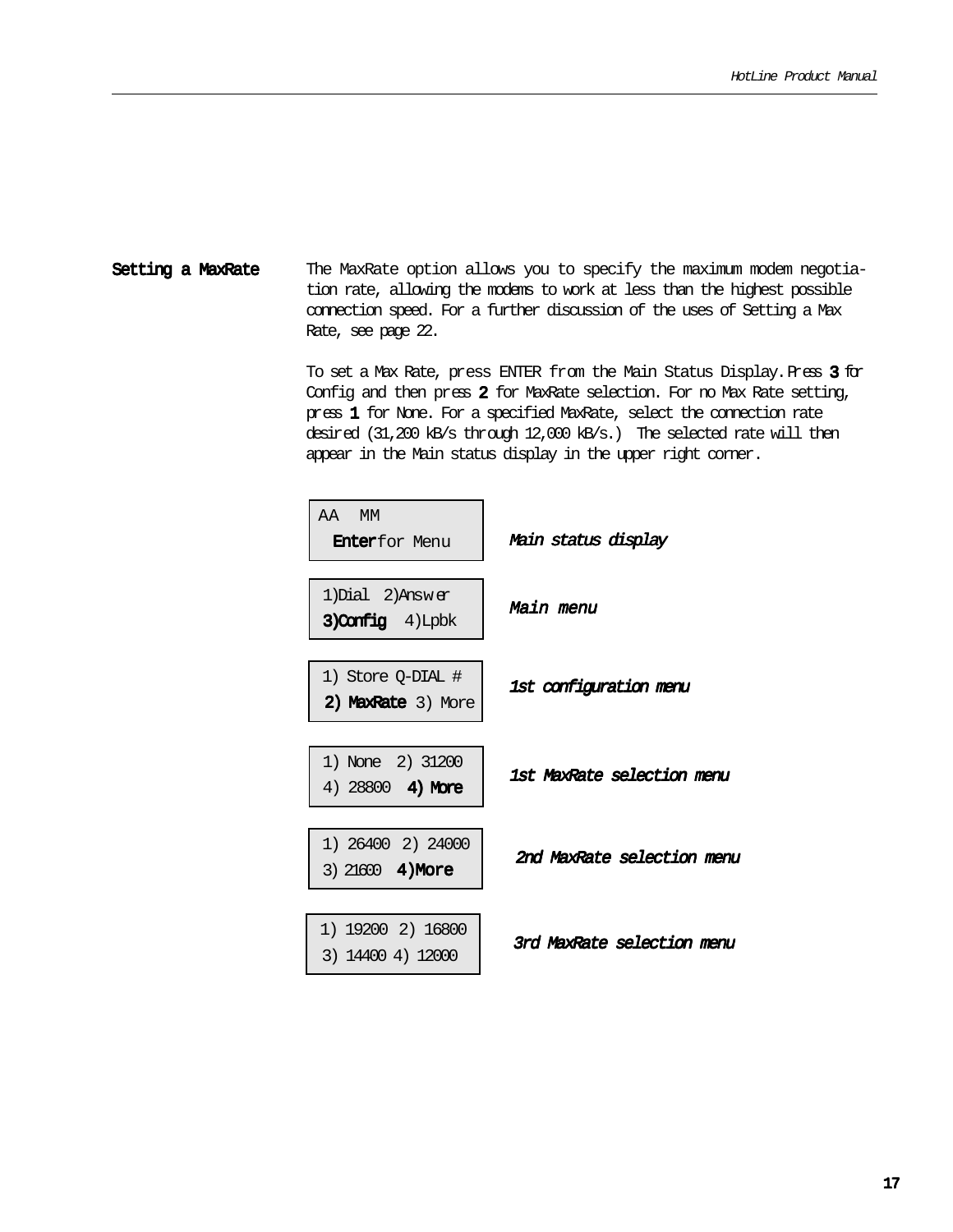### Dialing from an External Phone

Make sure your phone line is connected to the Tel Line jack on the rear panel and a telephone set to the Tel Set jack. Firom the Main status menu, press the  $ENTER$  key on the HotLine. Then press  $1$  for Dial and  $2$  for the External Phone option. Pick up your telephone handset and dial the number of the HotLine you wish to call. Immediately after you hear the first ring, press the ENTER key and quickly hang up the phone. The modems should negotiate normally. Speed is somewhat of the essence here because the modem negotiation process is most reliably done without an external telephone handset off- hook across the line. Note that when the external telephone option is used, the number you are dialing does not appear on the display. You can disconnect the call normally on either end by pressing the HANGUP key.



First, make sure your auto answer is of f by checking that neither  $A A \alpha$ AA6 appear in the top left corner of the Main status display. If they do, set Auto Answer to Off by following the procedure on page 11 of this manual. Answering a Call Manually

> You can connect a telephone set to the Tel Set jack on the rear panel to hear the line ring. Otherwise, you will need to wait for the yellow Carrier Detect & Ring Indicate light on the HotLine to begin flashing to indicate an incoming call. Then press the ENTER key and press 2. The HotLine will answer the incoming call and negotiate a connect speed. The call can be disconnected normally by pressing the HANGUP key on either end.

 MM Enterfor Menu

Main status display

1)Dial 2)Answer 3)Config 4)Lpbk

Main menu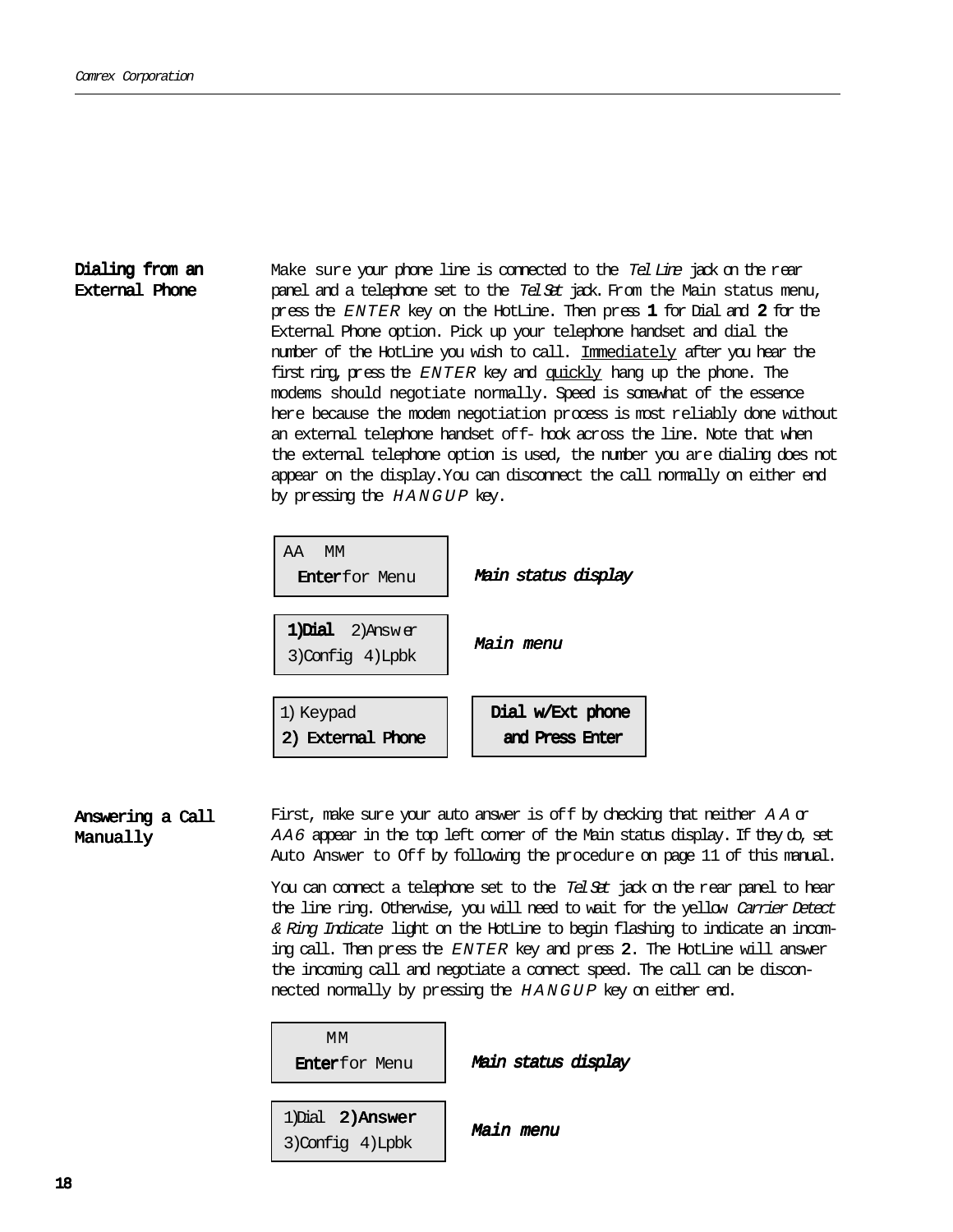#### Loopback allows the user to test the encoder and decoder portion of the HotLine and also gives the ability to listen to audio at various data rates. If you are not familiar with the audio connections on the HotLine, read more about these on page 12 of this manual. Loopback

To initiate a loopback, first feed audio into the HotLine at a typical level and adjust the front panel control labeled "input" until the HotLine indicator labeled "peak" flashes occasionally on program peaks. Connect your audio output to the HotLine, using either the XLR connector or a stereo headphone, or both. Turn the "local" level control all the way down.

Enable the loopback function, by pressing ENTER from the Main status display and then  $4$  for Lpbk. Select a data rate. (For more data rate choices, press 4 for More.) When the "ready" LED comes on, adjust the "return" level control unil you have a comfortable level in your headphone and/or monitor.To exit Loopback, press the CANCEL key.



Modem Reboot In rare occasions, it is possible for the modem registers to become set incorrectly and an error message appears on the LCD screen. If this occurs, turn the power off on the HotLine and then turn it back on. Press the CANCEL function key while Self Test appears on the LCD screen. (You will have about a two seconds to accomplish this.) "Resetting Modem" appears in the display. This procedure will reset all the modem registers to the factory default state.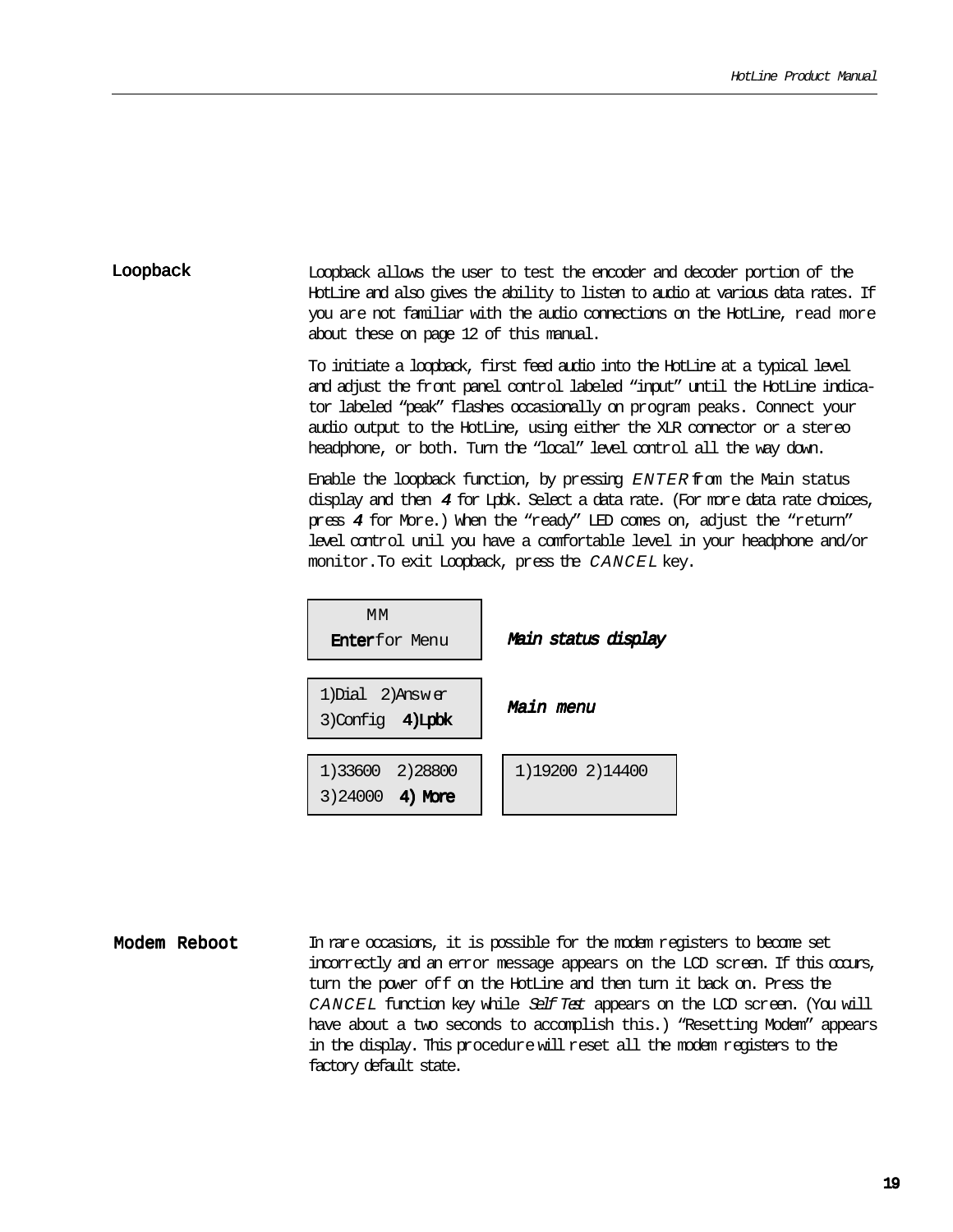### **SECTION 7. HOW TO ACHIEVE OPTIMUM HOTLINE PERFORMANCE**

For those who have used digital telephone technology (like ISDN), good data performance is taken for granted. This is because the information transmitted is kept in digital form from end to end and is therefore somewhat impervious to the nasty effects of telephone carriers. When using analog modems, however (as in the HotLine), data is converted to analog tones which are sent through the telephone channel. These tones are much more likely to be affected by the limitations of the telephone channel.

Moving high speed data along analog telephone lines can best be described as a "balancing act." It requires sophisticated modem technology which senses the quality of each telephone connection and then dynamically adapts all kinds of parameters in short order to "clean up" the connection. These parameters are set and locked during the "negotiation sequence" which takes place shortly after the HotLines are connected together. (This is the hash sound you hear when the modem monitor is enabled.) During this sequence, the modems also measure bandwidth and noise level on the phone connection to determine the highest data rate which may be supported.

This adaptation is usually done quite well, and the modems can usually be trusted to optimize for a reliable data rate and a solid connection. If the adaptation to the phone call is less than perfect, the result will be errors. Errors manifest themselves in the HotLine audio as occasional clicks, dropouts, or frame repeats (almost like a "cd skipping" sound.) Errors are more likely to occur on long distance calls than local ones and are often a problem when connected to in-house phone systems (another reason to bypass them.)

To address this potential problem, the HotLine has several features which allow the user to minimize the number of errors during an audio feed. Each has its advantages and often can be used in conjunction with each other to fix any error problems which might occur. Modem reset, or renegotiation of the connection data rate is the first and most obvious step to take when experiencing errors on a given call. If errors still exist after renegotiation, try adding error correction. If the correction is to be done regularly, a MaxRate setting may be appropriate.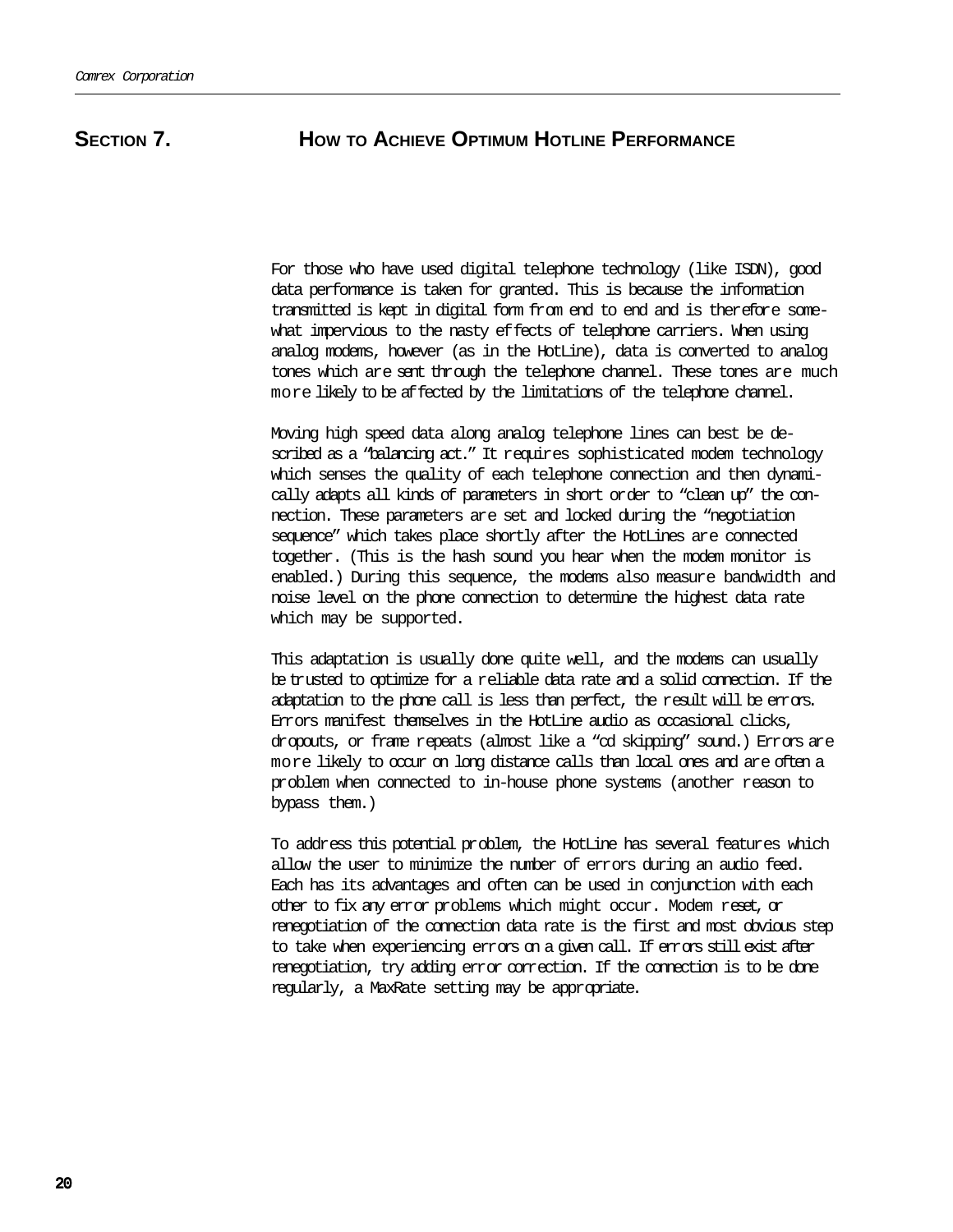| 1) Modem Reset | This function allows the HotLine modems to perform a downward renego-     |  |
|----------------|---------------------------------------------------------------------------|--|
|                | tiation of the data cornection rate while a line remains connected. Audio |  |
|                | will be muted during this phase for several seconds and the modems will   |  |
|                | shake hands again. Renegotiation occurs in two ways:                      |  |

First, if the line quality becomes exceedingly bad, the modems will sense this and renegotiate automatically. During the retraining sequence, the audio will mute for several seconds until the modems have resynchronized at a lower connection rate.

Second, if you want the HotLines to renegotiate without waiting for them to do it automatically, you can make this happen by pressing the  $Q-DIAL$ key during a connection. If a retrain is initiated, the HotLines are programmed to "fall back" at least one data rate. Once trained on a lower rate, they will not "fall forward" if the line quality increases.

Also, rarely, on the first manual rate negotiation request, the HotLine will go through the entire initial modem setup sequence, but will not fall back to the next lowest connection rate. If this happens, simply press  $Q-DIAL$ again and the HotLine will step down correctly.

#### 2) Error Correction This option instructs the encoder to perform Reed-Soloman Forward Error Correction on the outgoing data. This means that approximately 10% of the available data is set aside to embed information which will allow the decoder to detect and correct some errors.

Error correction has its limitations and is most effective against short, occasional errors (the type that cause an occasional "click" in the audio) and will not be effective if the connection gets dramatically bad. Also, since it steals audio data from the audio encoder, it affects the audio quality.

When error correction is selected on a HotLine, the encoder for that unit begins adding the error correction and the decoder automatically senses and decodes the error correction. It is possible to add error correction in one direction and not the other. In other words, if you arereceiving a feed with errors, you must instruct the far end to reconfigure their HotLine to enable error correction in order for you to hear the corrected audio.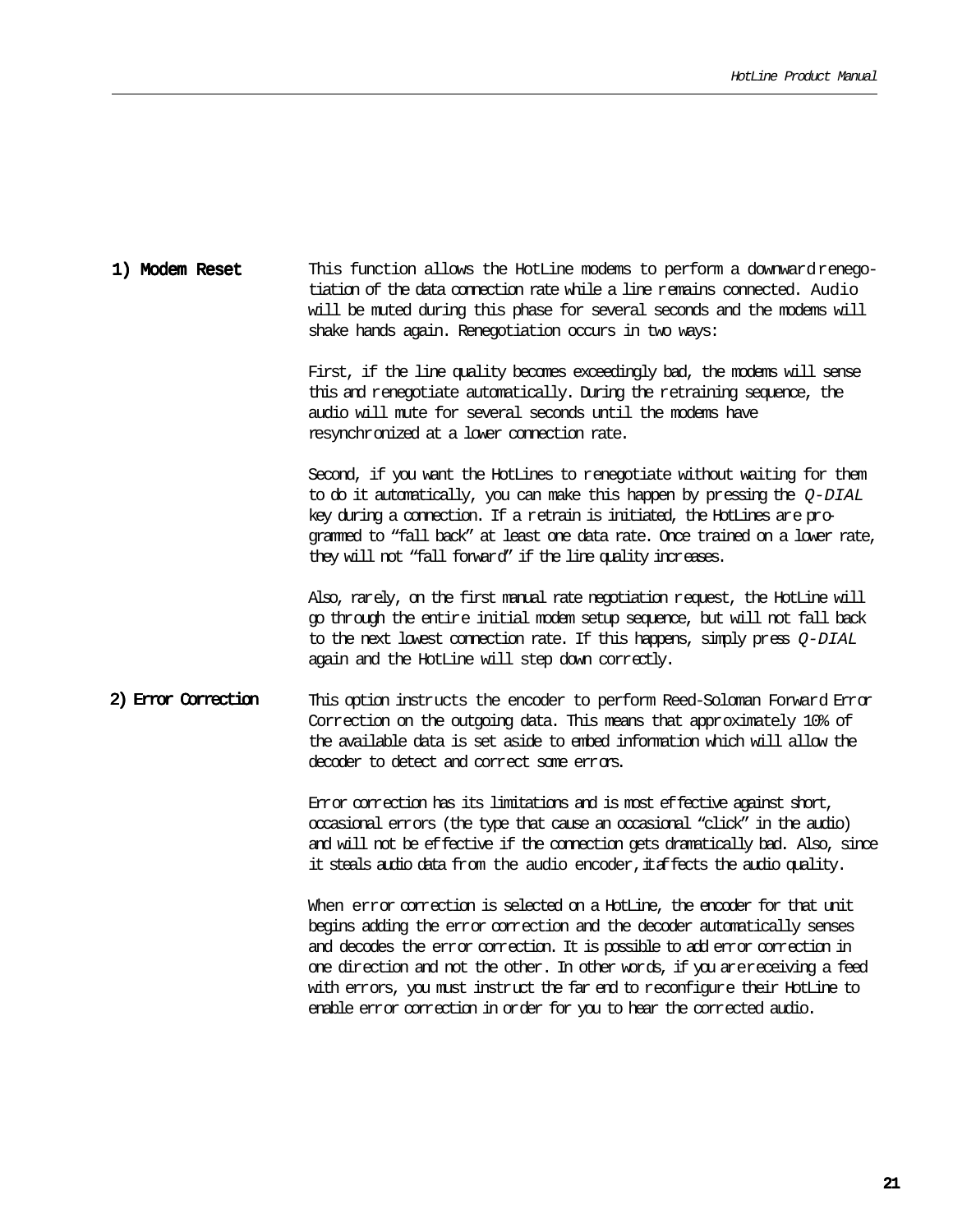3) MaxRate This option allows the user to tell the HotLine not to connect at any rate higher than the one selected. If the HotLine modem is allowed to negotiate on an unrestricted basis, it will find the highest possible connect rate. It may then begin to transfer audio correctly, but subsequently "break down" due to factors on the telephone lines which vary over time, i.e. crosstalk, burst error sources and other changing parameters. If these errors appear regularly, it will probably help to set a "Max Rate" at a level or two below the maximum unrestricted connect rate. This might best be used in a scenario where a connection is made regularly, say daily, between two points to provide a "guard band" of sorts against the noise and corruption which may cause errors on the line. If two HotLines are configured for MaxRate, the unit with the lowest MaxRate setting will determine the maximum connect rate.

#### A final note:

Under most circumstances, the options described above should normally not be necessary. The HotLine contains the most sophisticated modem technology available, and will negotiate the highest reliable speed. No modem can, however, predict what will happen to a telephone connection in the future. Modem Reset, Error Correction and Max Rate setting are provided as tools to enhance the reliability of the phone network. Please understand that POTS coding has its inherent limitations and risks, and that the HotLine was designed specifically to minimize these problems. These problems exist in the phone network, however, not in the HotLine.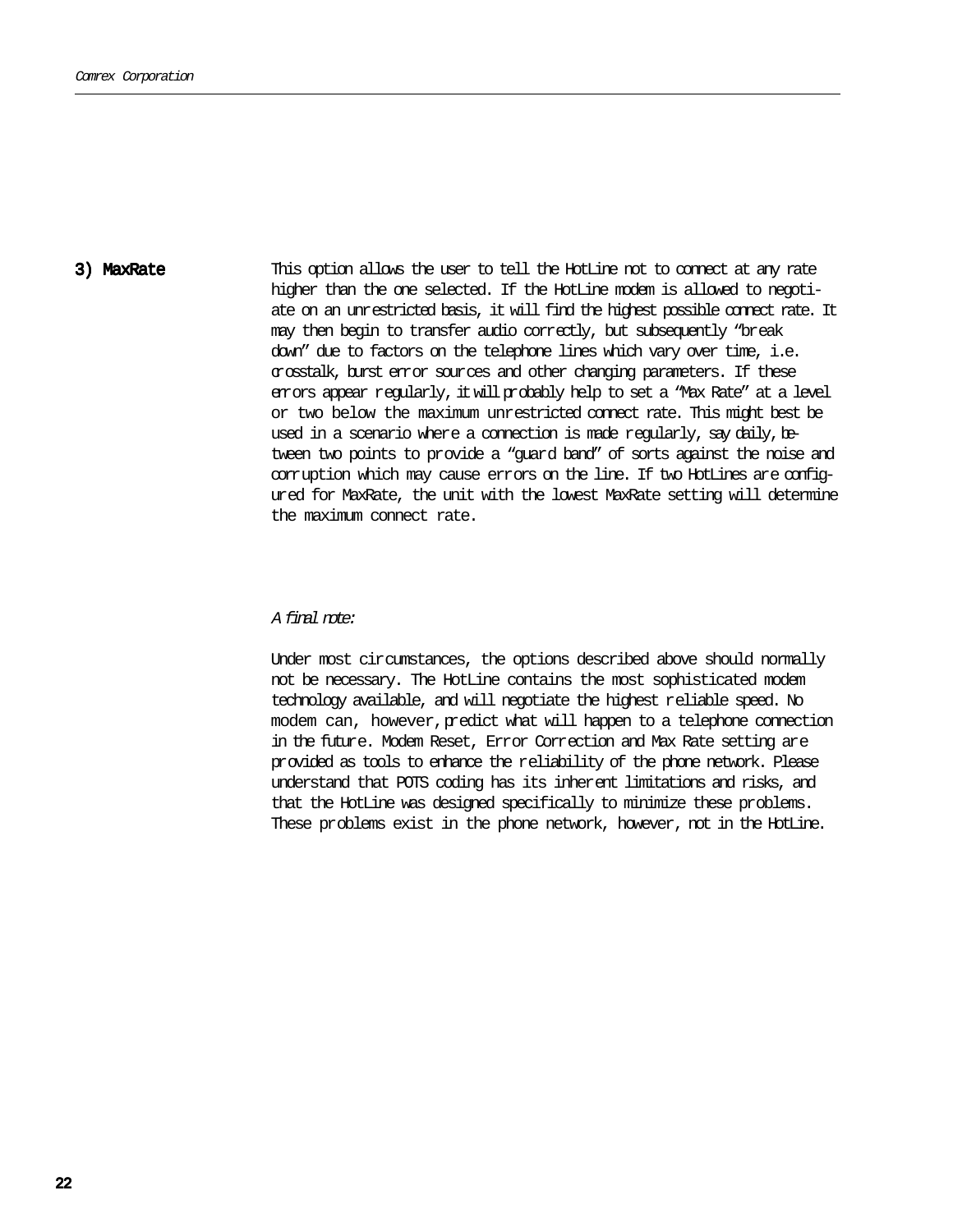### SECTION 8. SOME OPERATING TIPS

1. Use direct, outside telephone lines for best performance.

2. A line used by a fax machine usually provides this direct access. (Be sure to disconnect the fax machine before connecting the the HotLine!)

3. Do not even think of using cellular phones with the HotLine.

4. Check to see that there are no extensions or modems on the line you are using - or at least arrange that no one uses these during your broadcast.

5. If there is call-waiting on your line, disable it by entering "\*70" in front of the number you are dialing.

6. If possible, try the HotLine out at the remote site before your actual broadcast, at about the same time of day that you plan to use it. This will give you a good idea of expected connect rates and possible line problems.

7. At minimum, connect a few minutes before airtime to assess the connection quality. If you experience low connection rates or errors, try the following:

Low Connection Rate (or no connect at all):

a. Try redialing. If a good connection is found, keep that line up.

b. Dial from the other end.

c. If the call is long distance, try forcing to another carrier (see page 24.) d. Verify that you have a direct, outside connection and that there is nothing else connected to that line.

Errors:

a. Renegotiate to a lower connect rate by pressing  $Q-DIAL$  (see page 16.) b. For repeated feeds, set the modem to a comfortable Max Rate (see page 17.)

c. Enable error correction at the encoder of the sending HotLine (see page 16.)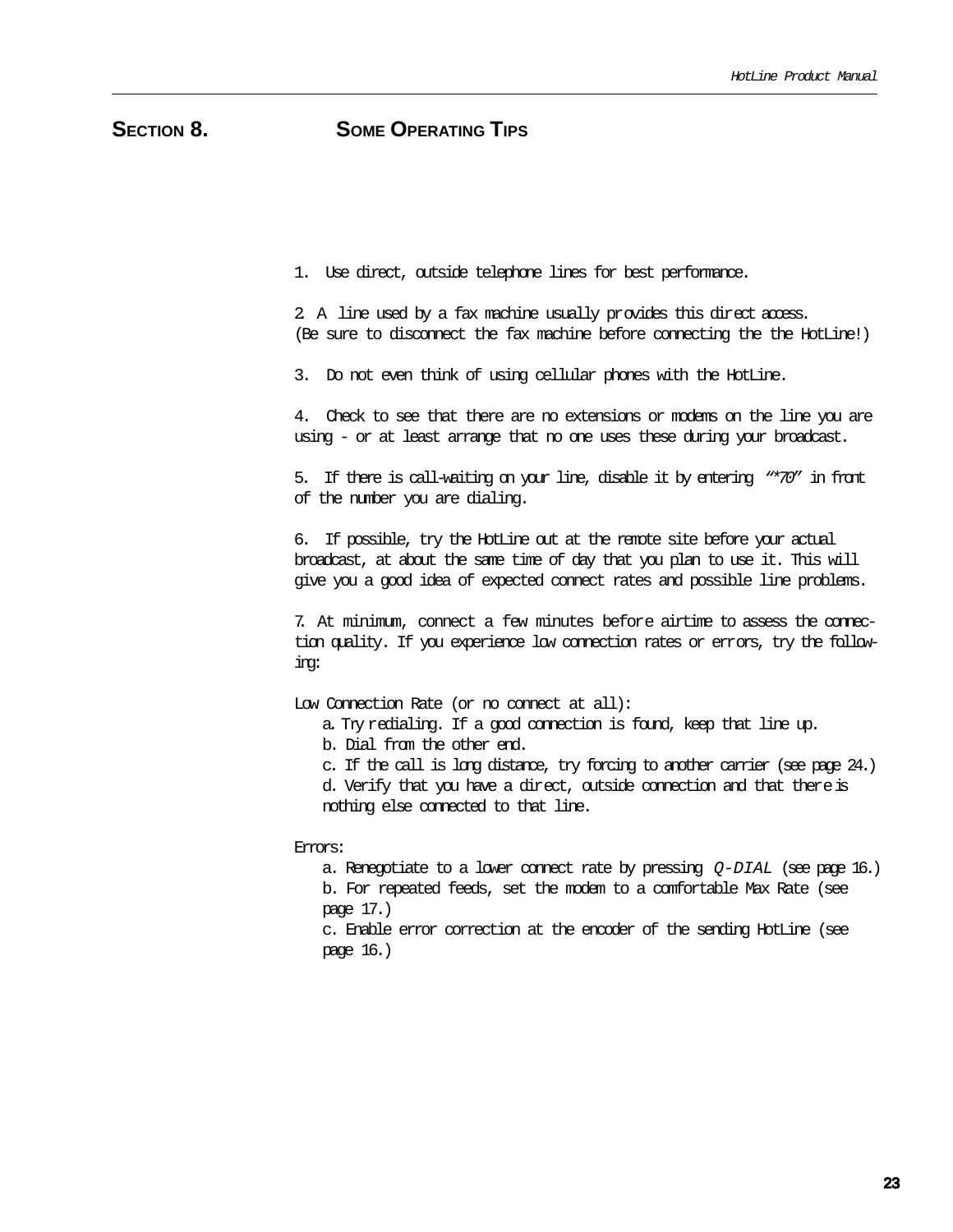#### Using Long Distance Access Codes

In our field tests with the HotLine, we have seen a wide variety in the quality of connections, particularly in long distance calls. This makes sense, because there is no way of predicting how a call will be routed by the telephone companies involved. We looked for meaningful statistical results from our trials which would show an advantage in using a particular long distance carrier and did not come up with anything concrete. What we did find, however, is that it may help to be able to force a different routing, if your particular connection is not good. To find out which long distance access has been selected for a given line, dial 0-0.

Here is a list of some commonly used long lines carriers and their access codes. To force a particular long distance carrier, simply dial the access code number, followed by the telephone number you would normally dial. For example, to dial Comrex Corporation's main number (978 263- 1800) via AT&T, you would enter 1028819782631800.

| AT&T            | 10288 |
|-----------------|-------|
| MCI             | 10222 |
| Sprint          | 10333 |
| LDDS / Worldcom | 10450 |
| Cable & Wreless | 10223 |
| Frantier        | 10444 |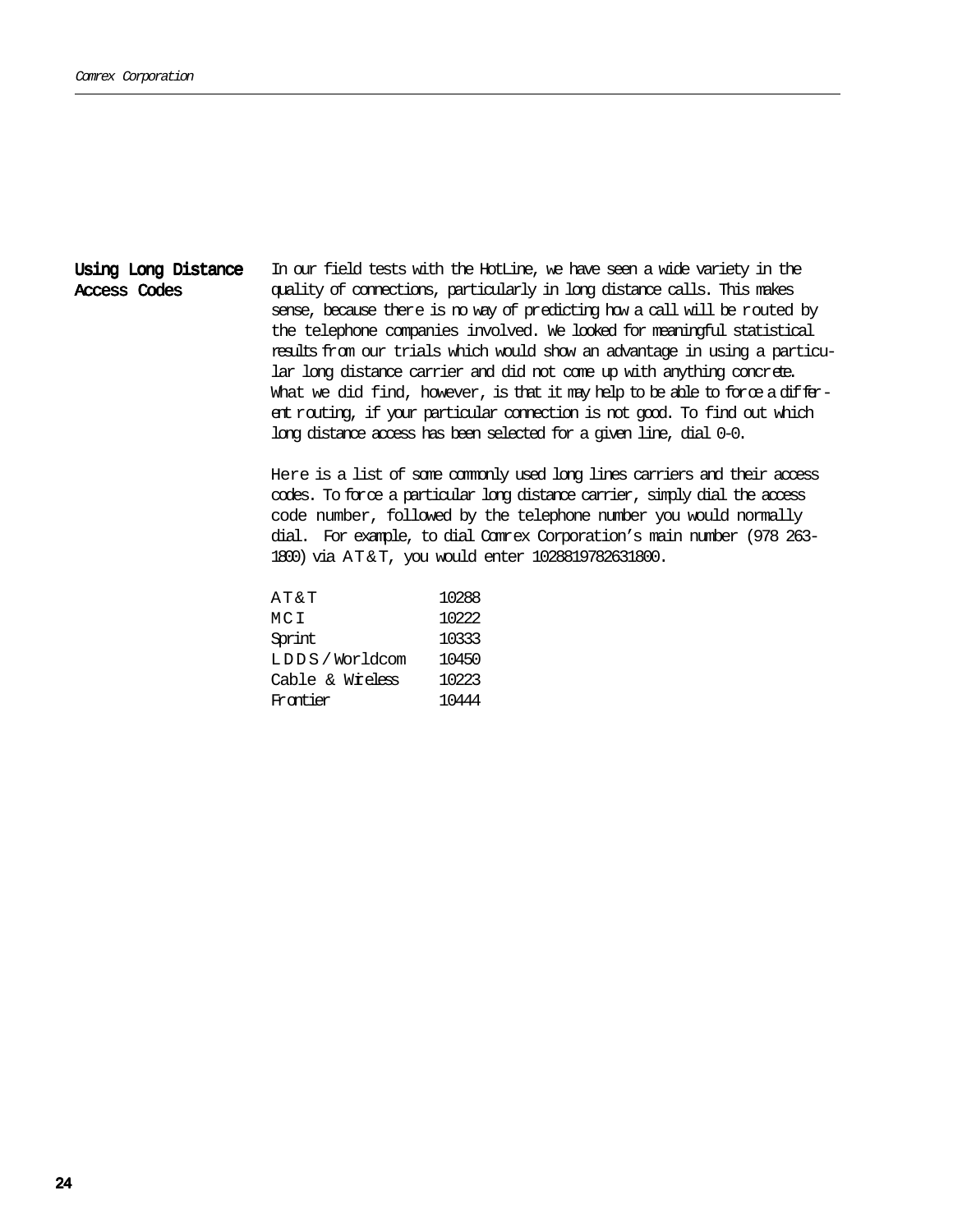### Using the HotLine **Internationally**

(for HotLine s/n 220 and above.)

The HotLine's modem can be user configured for operation in twenty different countries. Once configured, the HotLine will remain in this mode until the country parameter is changed. Country configuration is confirmed during the Power Up Self Test, where the HotLine will display the current configuration (like No. American Ver., etc.) for a second.

Country configurations change dialing parameters, like DTMF level and pulse and ring cadence, as well as call progress tone detection, such as dial and busy tones.

- 01 Austria 02 Belgium
- 03 Denmark
- 04 Finland
- 05 France
- 06 Germany
- 07 Ireland
- 08 Italy
- 10 Netherlands
- 11 Norway
- 12 Portugal
- 13 Spain
- 14 Sweden
- 15 Switzerland
- 16 U.K.
- 17 Greece
- 22 North America 40 Australia
- 43 Japan
- 47 Singapore

To change country configuration, power the HotLine off. Wait a few seconds, power it back on, and as soon as you see the Self Test display, momentarily press the  $Q$ -DIAL key. The display will read:

Input Cntry Code \_

Now you must key in the two digit country code shown to the left. The CANCEL key acts as a backspace, and the HANGUP key will escape this menu. Press ENTER after the code, and the new country mode will be displayed. If you enter an invalid code, no change will take place.

Note the country parameter only needs to be changed when dialing fro m a country, not to it. Also some experimentation may yield a listed code which works well in countries not listed here. Also, dialing from an external phone is a good method to avoid issues with international phone systems altogether.

515-673-5100 (INT)

| International A/C<br>Power Cords | For HotLines s/n 220 and above, A/C adapter cords are available<br>which will connect the standard IEC 320 Inlet on the in-line HotLine<br>switching supply to a wide range of international power receptacles.<br>These may be purchased from: |              |                                                                      |  |
|----------------------------------|-------------------------------------------------------------------------------------------------------------------------------------------------------------------------------------------------------------------------------------------------|--------------|----------------------------------------------------------------------|--|
|                                  | Panel Components Corp.<br>P.O. Box 115<br>Oskaloosa, IA 52577-0115                                                                                                                                                                              | Tel:<br>Fax: | 800-662-2290 (USA)<br>$515 - 673 - 5000$ (INT)<br>800-645-5360 (USA) |  |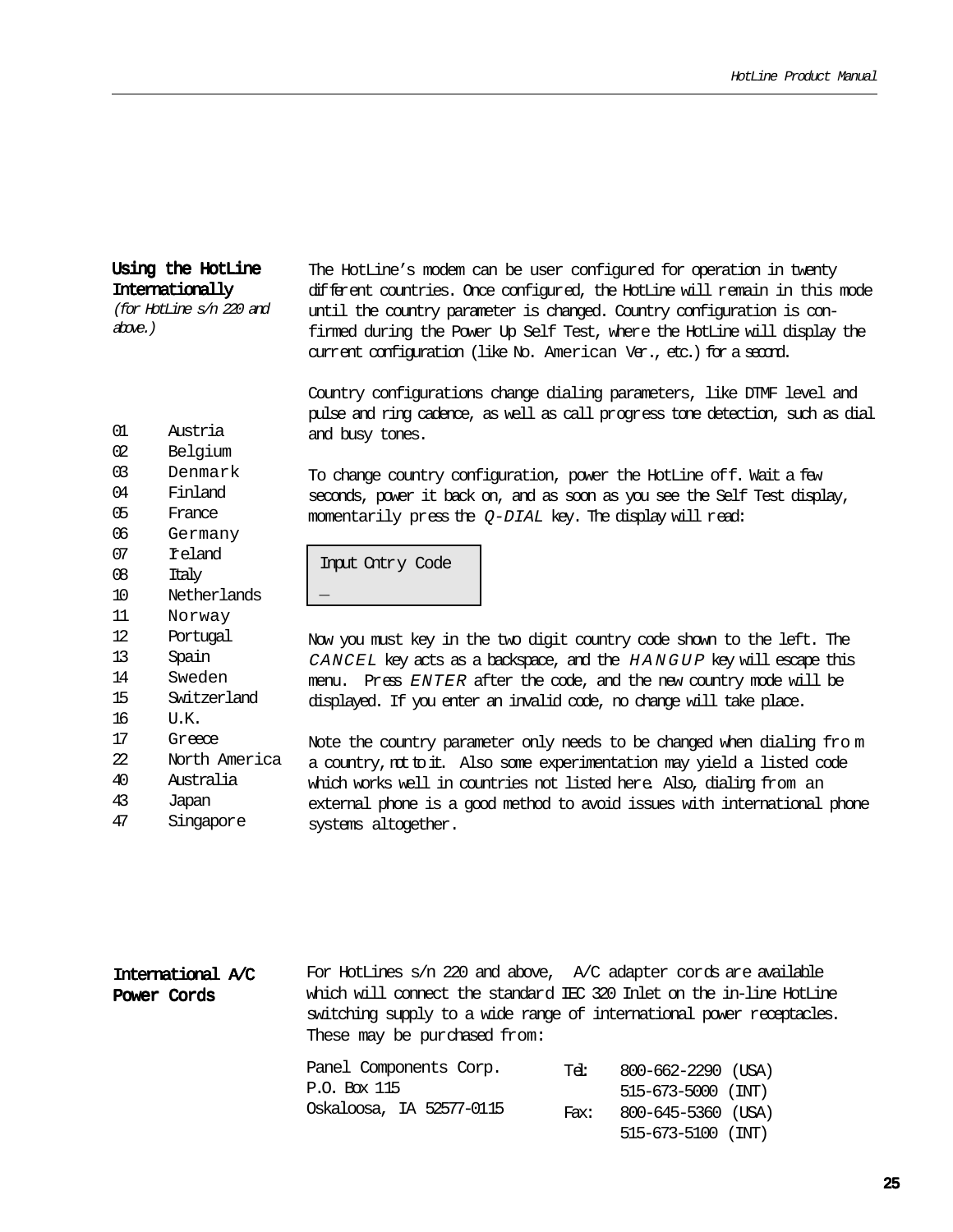Some users attempt to compare the connect rate message they receive when using their computer modem to that which is produced by the Hotline. Often, they find the Hotline message reports a dramatically lower connect rate than their computer. This is because most computer modems default to reporting the speed between the computer and the modem, rather than the actual speed between the modems. Most computer modems can be programmed to report the actual connect speed using the following procedure: Using Procomm, Windows terminal, or some other communications program, get the attention of your modem: Type: AT The modem will respond O K Now Type: ATW1 The modem should again respond : O K If you want to make your modem always work this way type: AT & W And the modem will respond: O K Now the modem should report the actual connect speed, which is more likely to compare to Hotline speeds on similar circuits. Note that the initialization strings of some programs (like internet access or on-line service programs) may delete these settings in their initialization strings. You may need to edit the initialization string in your program by removing any reference to Wx in the string, where x is any number. Don't remove it if the W is preceded by a symbol (like & or !). Computer Modems vs. HotLine Modem HotLine Rechargeable Battery Pack Frezzolini Electronics, Inc. has a rechargeable battery option for the HotLine that will provide approximately two hours running time. It consists of a battery pack, wall charger,regulator and a plug that matches the HotLine power jack. Their model number is MN-1 and the price is \$295. Shipping weight is 3 lbs. For futher details or to place an order, contact: Frezzolini Electronics, Inc. 5 Valley Street Hawthorne, NJ 07506 Tel: 201 427-1160 Fax: 201 427-0934

Attn: Jim Crawford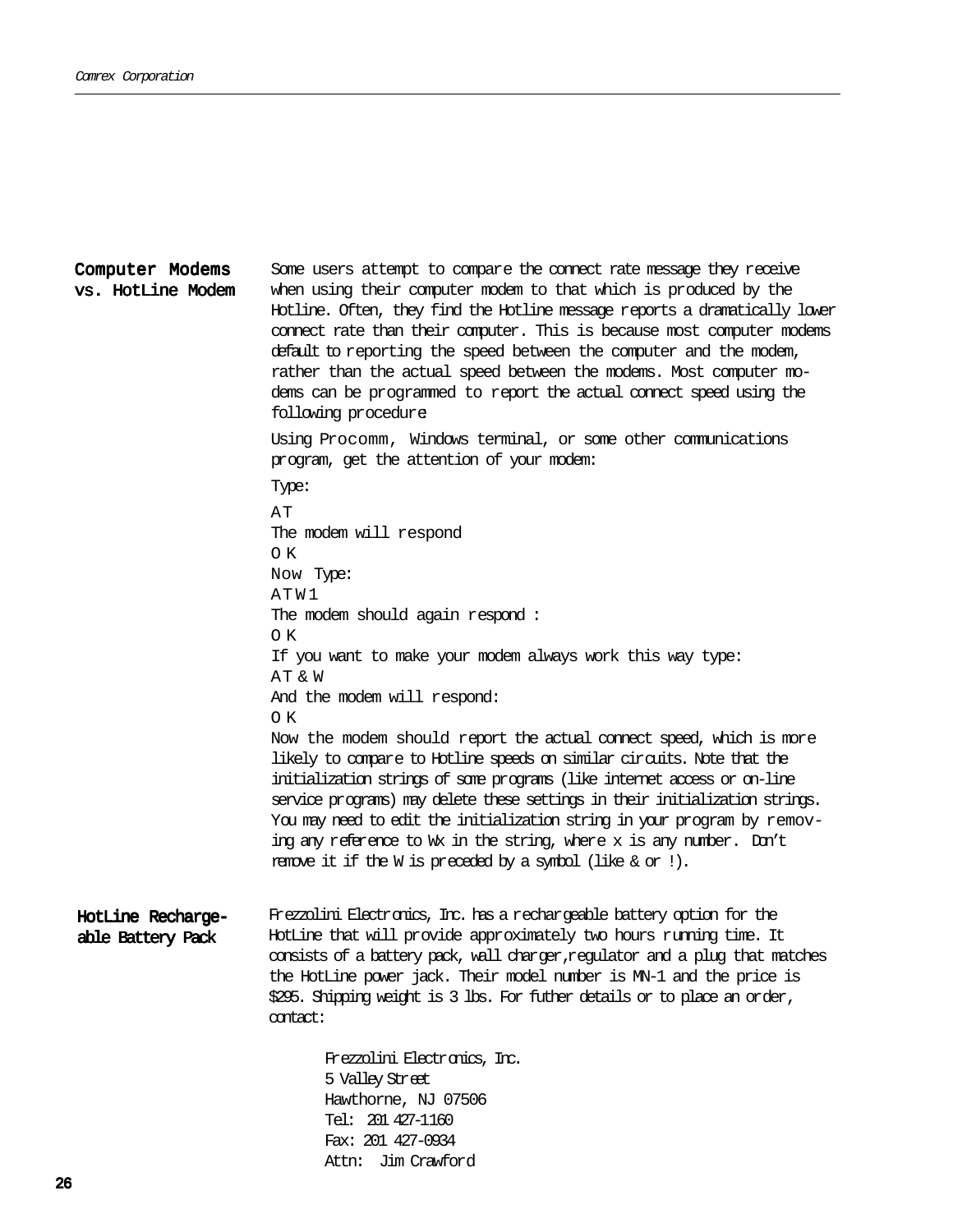## **SECTION 9. TECHNICAL DETAILS**

Disabling Audio level Controls

The audio level controls can be disabled on the Hotline by opening the unit, gaining access to the audio PC board (the one with the audio connectors attached) and moving three jumpers on that board. The location of the jumpers are shown in figure below.

The legend on the PC board shows the two pins which should be closed in order for the controls to be enabled. To disable the controls, move all three jumpers to close the other two pins on the header. With the controls disabled, the levels are as follows:

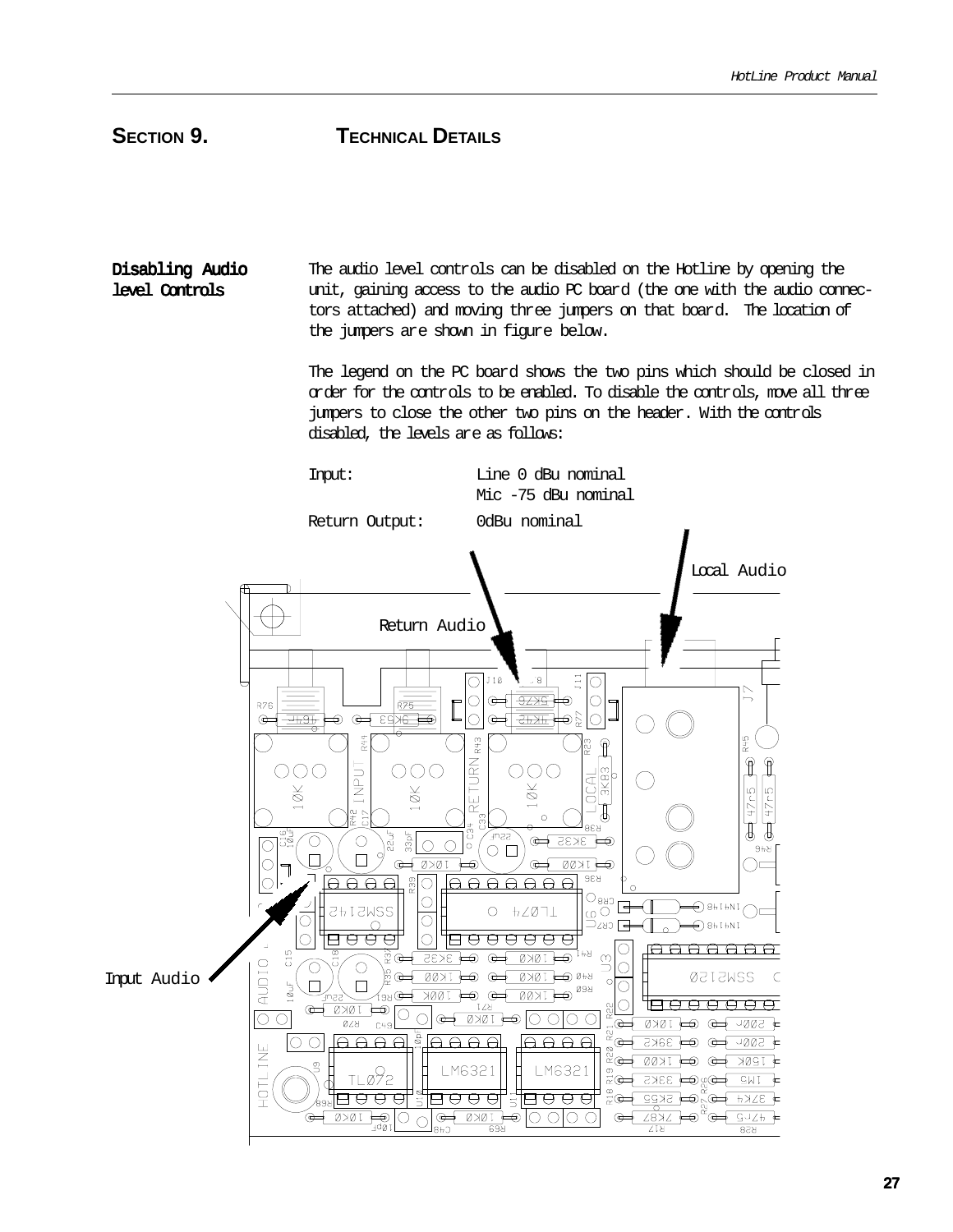#### Troubleshooting the HotLine

Because of the delicate nature of moving audio data over telephone lines, it is likely that you will experience problems at some point with establishing areliable connection using the Hotline. There are dozens of factors that can affect the success or failure of a Hotline call, some within the user's control and some not. Comrex has support personnel to help troubleshoot problems which may occur, but please use this section first to "run down" the most common issues when using the Hotline.

1) Are you on an in-house phone system?

There are only so many times we can say this... an in house phone system is almost always a bad idea with the Hotline. If at all humanly possible, use the Hotline on a direct telephone company line. If you call for support, and you are using an in-house phone system, the first request you are likely to receive is to move the Hotline to a direct, "Ma Bell" line.

2) Have you checked your audio quality going into the Hotline? Often problems with noise or distortion in audio are added before the Hotline, but since the Hotline is the most mysterious link in the chain, it is assumed to fail first.

Check your audio in and out of the Hotline locally, by listening to the "local" program output. Any noise or distortion present in the Hotline audio input will be present on this output. Next, select "Lpbk" from the Main menu and then select a loopback rate similar to the rate at which you have been able to establish. (See page 18 for further details on loopback.) This will allow you to monitor audio after it has gone through the encoder and decoder section. (Turn down the local control and use the "return" audio control to monitor this.) Due to the extremely high compression of the Hotline, some artifacts due to the coding are unavoidable. Also check that your input level is correct, and the "peak" light on the Hotline is flashing on occasional audio peaks.

3) Have you disconnected any other devices from your lines? Be absolutely certain that other fax machines, modems, etc. areremoved from your telephone line on each end, not simply disabled. Even "onhook", some devices can affect the Hotline performance. Also, their removal will prevent anyone from inadvertently "picking up" the line during audio transfer and causing the Hotline to drop out.

4) Have you tried redialing and/or changing lines or carriers? Some telephone connections simply won't support the movement of data at the rates required by the Hotline. If you have trouble establishing a reliable connection even with a speed drop, try redialing several times.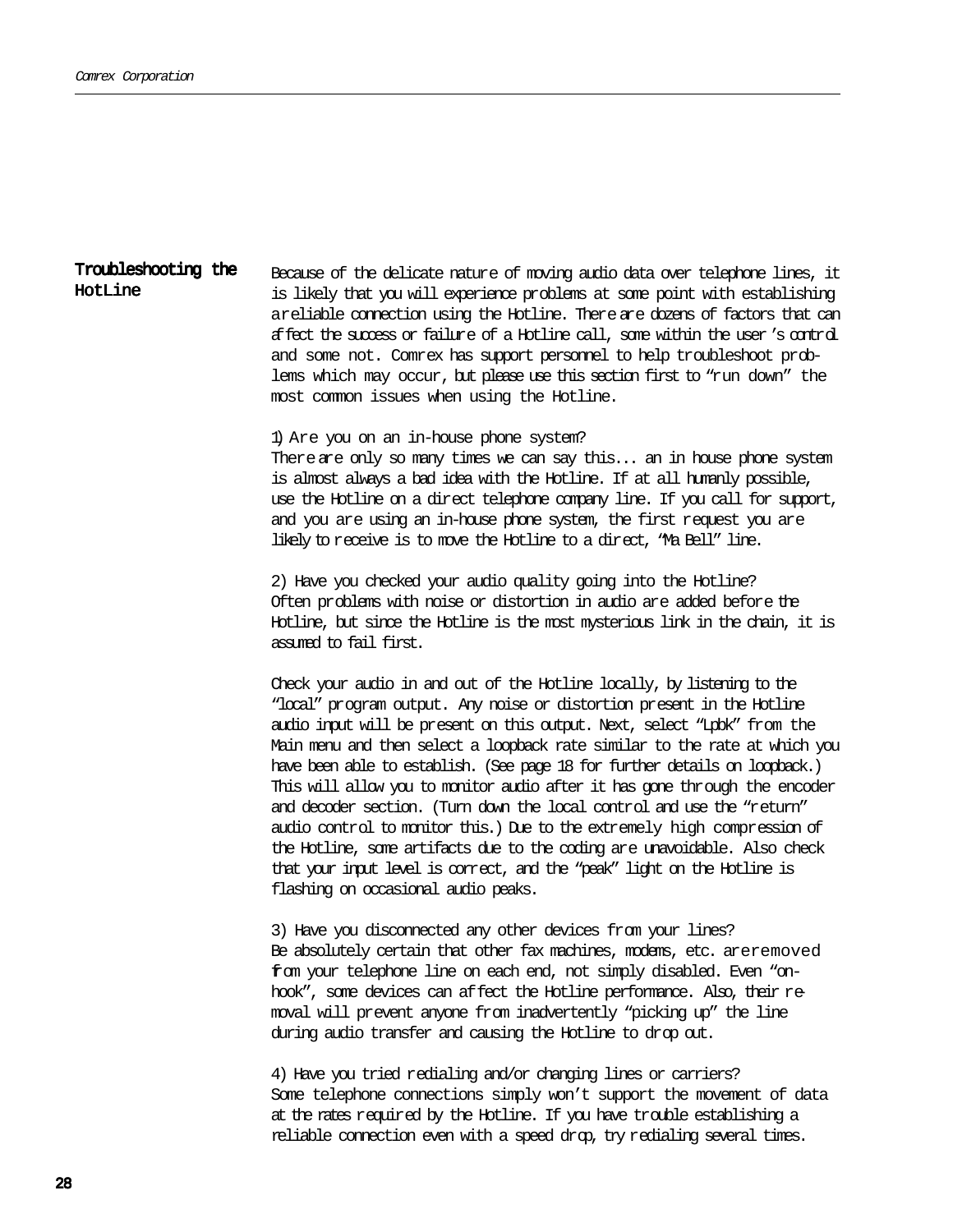The telephone systems often route calls differently each time, and you may pick up a cleaner circuit on a different call. The problem may also be that your local loop runs a very long distance, is subject to cross-talk, or is "loaded" by the phone company, causing the modems in the Hotline (or any modems, for that matter) to perform poorly. If possible, try a different line. Finally, we find a change in long distance carriers (assuming you are dialing long distance) can make a world of difference. Try dialing the access code of a different carrier if you have difficulty. In general we find better connections with the larger carriers (avoid "Joe's phone company" if possible.)

Hotline performance can be affected by factors such as time of day, weather, and geographic location. Once you have used the Hotline, you will probably gain a better understanding of how it works on different lines and what can go wrong.

If you call Comrex for support, we will likely attempt to connect to each of your HotLines from our office. This way, by connecting from a known good line and carrier, we can often at least isolate which end of the connection is causing the difficulty.To save your time and ours, please be sure you have run through the above checklist before calling for support.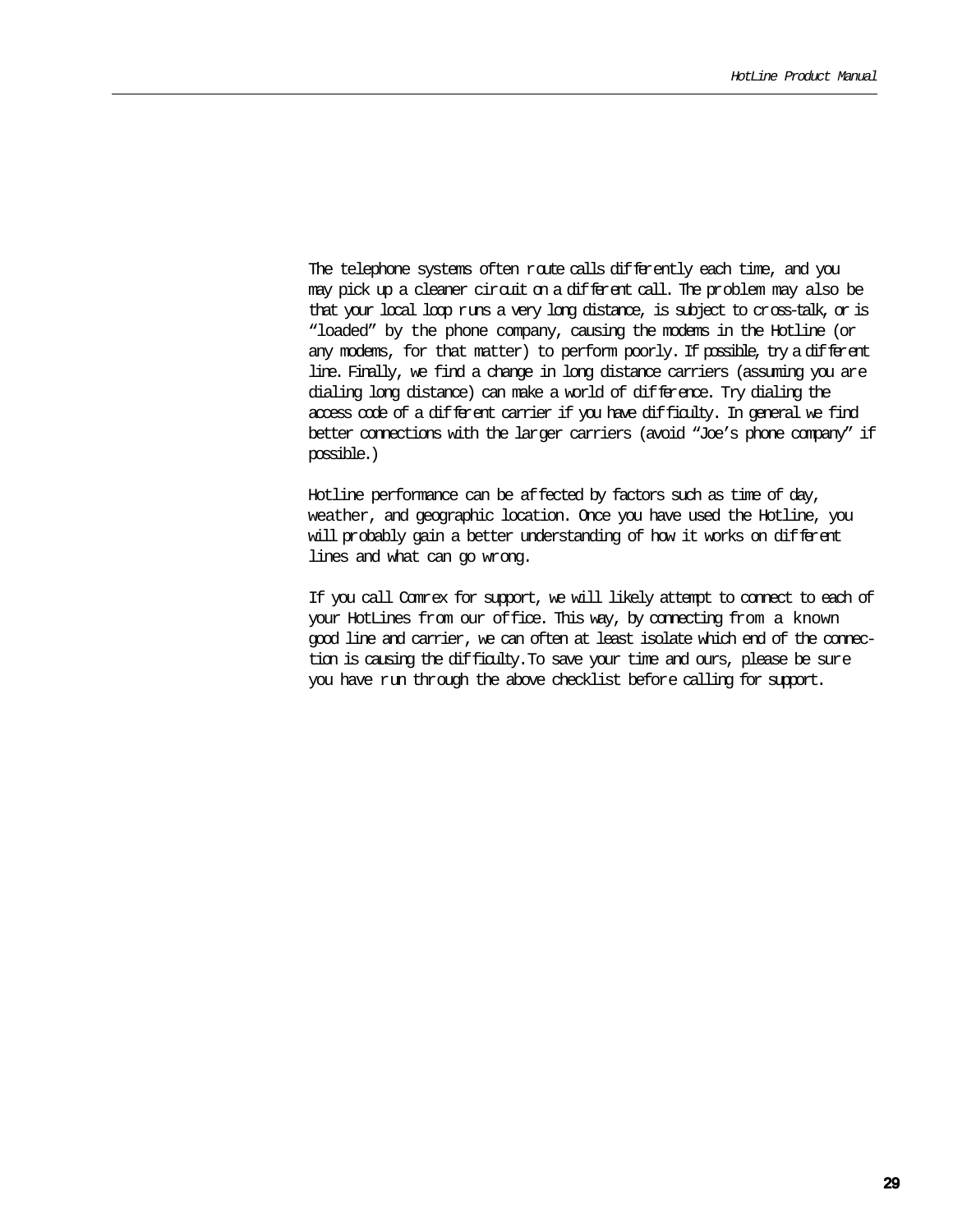#### Specifications

#### Connections

Audio In 3-pin XLR female Tape In 1/8" 2-conductor mini-jack Audio Out 3-pin XLR male Headphone Out 1/4" stereo phone jack Telephone Line RJ11C Modular Jack Telephone Set RJ11C Modular Jack Levels Audio input 10K ohms Mic levels -85 to -40 dBu Line Levels -10 to +10 dBu Tape input -10 dBu (fixed) Audio output Line level out: +12 dBu max Headphone out: 1 watt Telephone Line out -9 dBm @ 600 ohms Audio Bandwidth Connect rate Bandwidth  $12$  kB/s  $4.5$  kHz 14.4 kB/s 5.4 kHz 16.8 kB/s 5.6 kHz 19.2 kB/s 5.8 kHz 21.6 kB/s 6.5 kHz 24 kB/s 7 kHz 26.4 kB/s 8 kHz 28.8 kB/s 8.6 kHz 31.2 kB/s 9.3 kHz 33.6 kB/s 10 kHz

Contact closures "Ready" provides dry closure when decoder is in sync with encoder. "Enter" provides dry closure when "enter" key is pressed during connection.

Nominal Coding Delay 128 mS

Power: External supply - 5V,2.5 Amp; 110 to 240 VAC 50/60 Hz (note: Hotlines with serial numbers 101-220 have been shipped

with 110VAC/60Hz supplies. If a 110-240VAC / 50-60Hz switching

powersupply is required, please contact Comrex Corporation.)

Power connection

2.1mm i.d., 5.5mm o.d., coaxial.

Size 6.25" W x 9.5" D x 2" H

<sup>W</sup> eight Net: 2.4 lbs Shipping: 5 lbs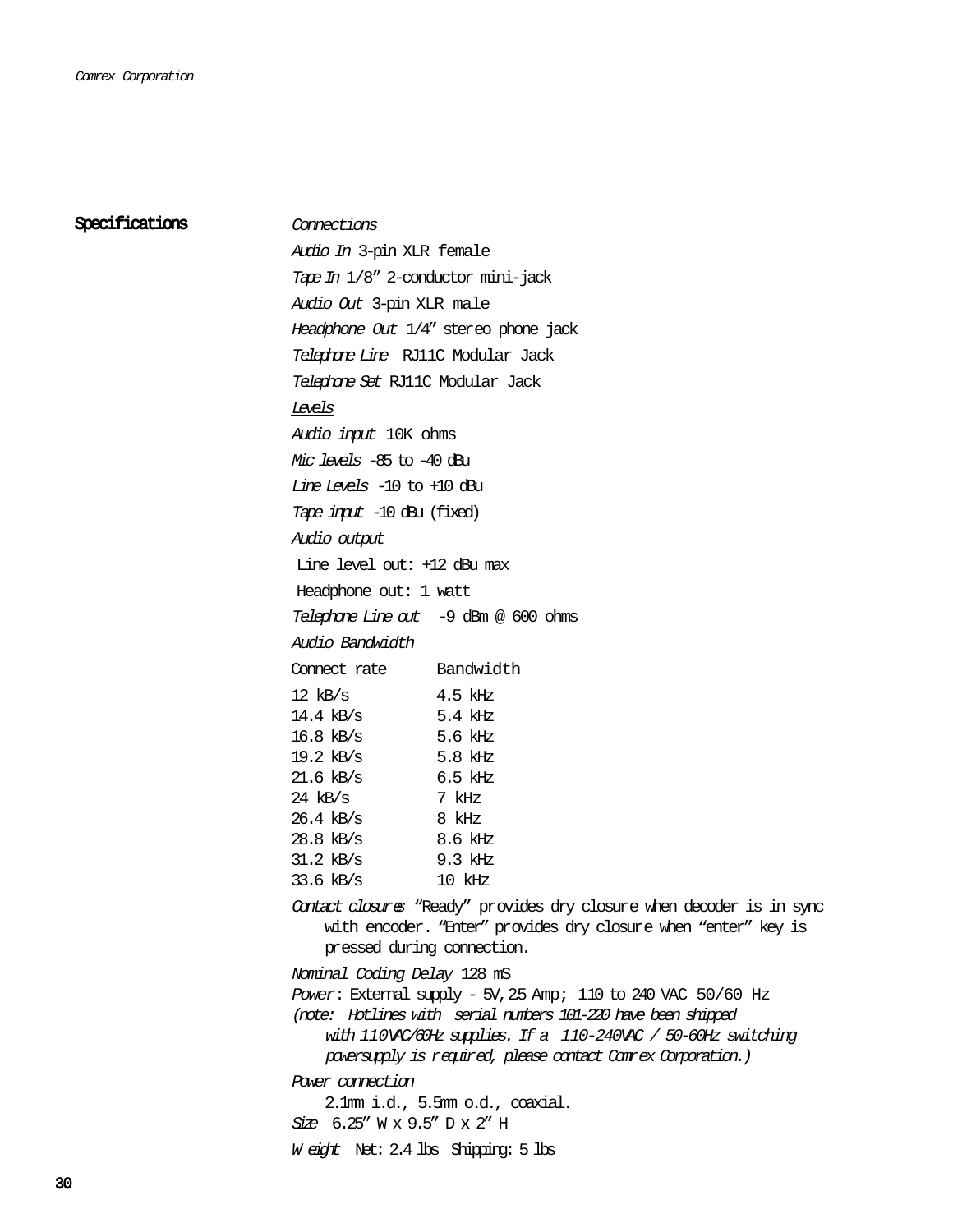```
Tel Line & Tel Set:
                                Physical: RJ11C 6-pin modular jack
                                Pin 3: Tip
                                Pin 4: Ring
                        Main input:
                                Physical: 3-pin female XLR
                                Pin 1: Ground
                                Pin 2: + Audio In
                                Pin 3: - Audio In
                        Tape input
                                Physical: 2-conductor 1/8" mini jack
                                Tip: + Audio In
                                Sleeve: Ground
                        Main output:
                                Physical: 3-pin male XLR
                                Pin 1: Ground
                                Pin 2: + Audio Out
                                Pin 3: - Audio Out
                        Headphone output:
                                Physical: 3-conductor 1/4" phone jack
                                Tip: Audio Out L
                                Ring: Audio Out R (same as L)
                                Sleeve: Ground
                         "Ready" & "Enter" Contact Closures:
                                Physical: 2-conductor 1/8" mini jack
                                Dry closure between Tip and Sleeve
                        Power:
                                Physical: 2.1mm i.d., 5.5mm o.d., coaxial.
                                Outer shield: Ground
                                Inner core: +5V
                        Diagnostic Port:
                                Please consult the factory before making any connections to this port
                                Physical: DB9
                                Pin 1: TXD
                                Pin 2: TXCLK
                                Pin 3: RXD
                                Pin 4: RXCLK
                                Pin 5: routing control
                                Pin 6: Rate select A
                                Pin 7: Rate select B
                                Pin 8: Renegotiating indicator
                                Pin 9: Ground
HotLine Pinouts
```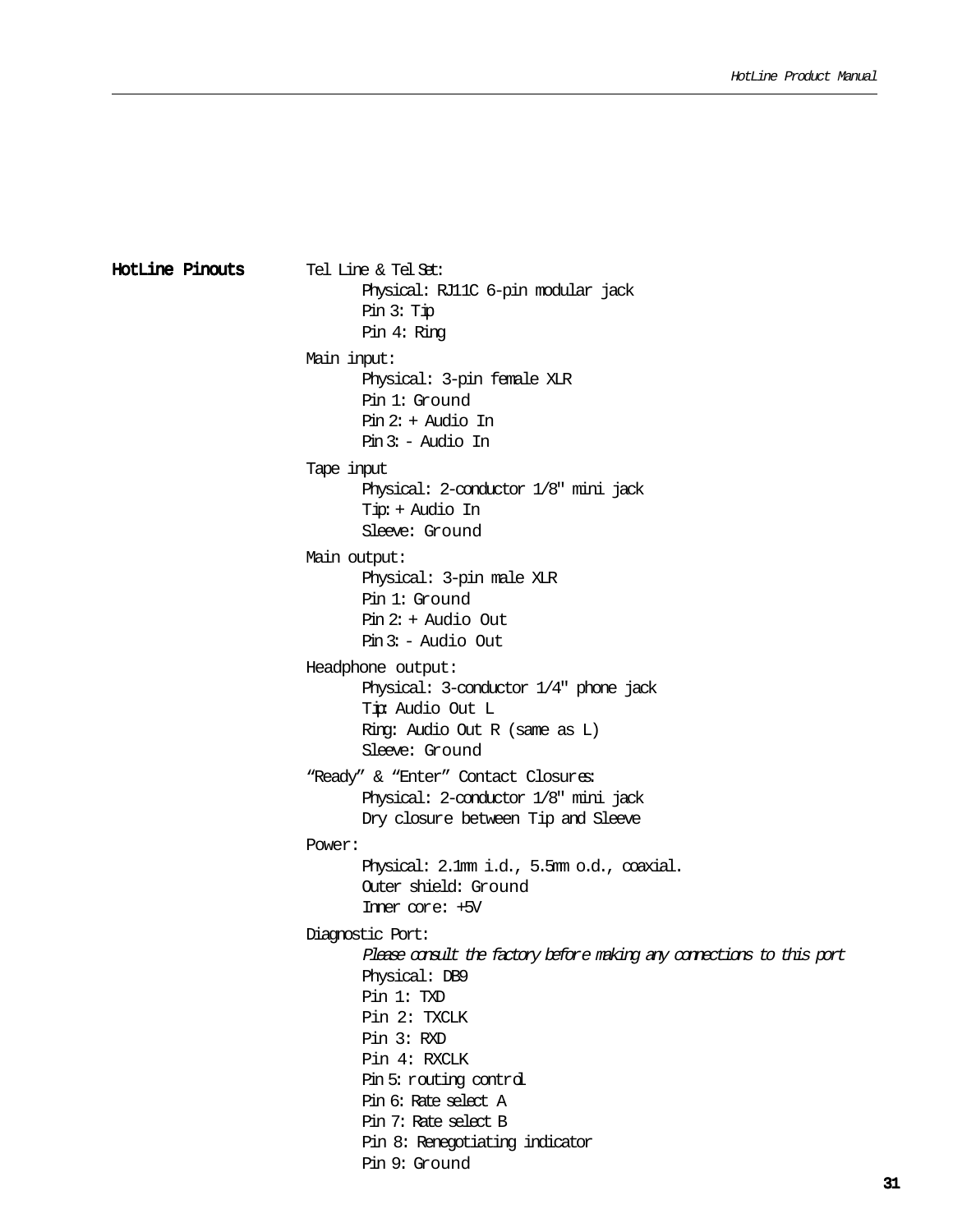1.) This equipment complies with Part 68 of the FCC rules. On the bottom of the Hotline is a label that contains, among other information, the FCC registration number and ringer equivalence number (REN) for this equipment. The USOC jack required is an RJ-11C. If requested, this information must be provided to the telephone company. FCC Requirements

> 2.) The REN is used to determine the quantity of devices which may be connected to the telephone line. Excessive REN's on the telephone line may result in the devices not ringing in response to an incoming call. In most, but not all areas, the sum of the REN's should not exceed five (5.0). To be certain of the number of devices that may be connected to the line, as determined by the total REN's, contact the telephone company to determine the maximum REN for the calling area.

> 3.) If the HotLine caused harm to the telephone network, the telephone company will notify you in advance that temporary discontinuance of service may be required. But if advance notice isn't practical, the telephone company will notify the customer as soon as possible. Also, you will be advised of your rights to file a complaint with the FCC if you believe it is necessary.

4.) The telephone company may make changes in its facilities, equipment, operation or procedures that could affect the operation of the equipment. If this happens, the telephone company will provide advance notice in order for you to make the necessary modifications in order to maintain uninterrupted service.

5.)Iftrouble is experienced with the HotLine, please contact Comrex Corporation at the address below for repair and warranty information. If the trouble is causing harm to the telephone network, the telephone company may request you remove the equipment from the network until the problem is resolved.

> Comrex Corporation 65 Nonset Path Acton, MA 01720 Tel: 978-263-1800

6.) The HotLine cannot be used on public coin service provided by the telephone company. Connection to Party Line Service is subject to state tariffs. Contact the state public utility commission, public service commission or corporation commission for information.